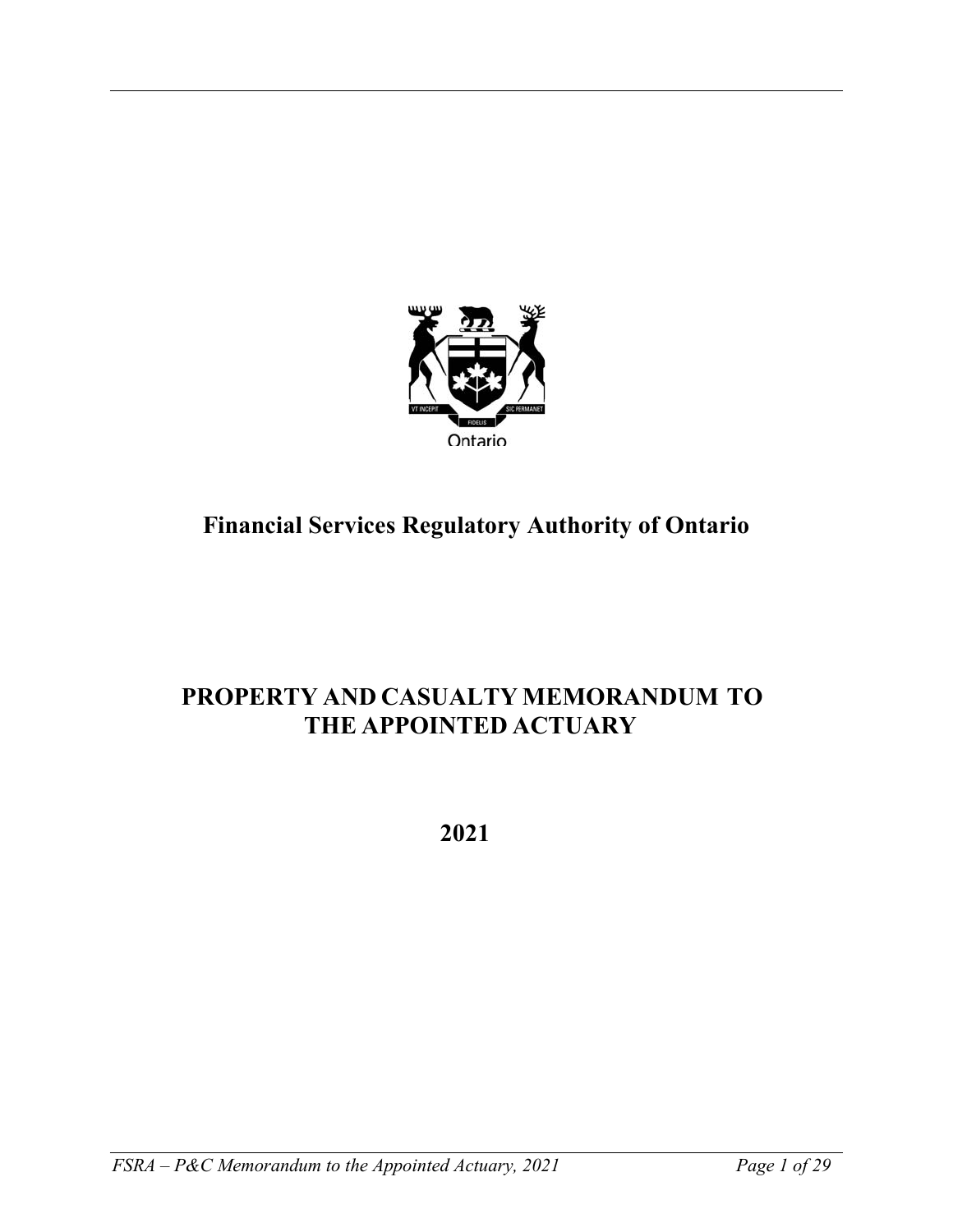# Contents

| 1.  |     |                                                                                          |              |
|-----|-----|------------------------------------------------------------------------------------------|--------------|
| 2.  |     |                                                                                          |              |
|     | 2.1 | Application of Professional Standards to the Appointed Actuary's Valuation5              |              |
|     | 2.2 |                                                                                          |              |
|     | 2.3 | Differences (if any) Between the Appointed Actuary's Valuations and Corresponding Annual |              |
|     | 2.4 |                                                                                          |              |
| 3.  |     |                                                                                          |              |
| 4.  |     |                                                                                          |              |
|     | 4.1 |                                                                                          |              |
|     | 4.2 |                                                                                          |              |
|     | 4.3 |                                                                                          |              |
| 5.  |     |                                                                                          |              |
|     | 5.1 |                                                                                          |              |
|     | 5.2 |                                                                                          |              |
| 6.  |     |                                                                                          |              |
|     | 6.1 |                                                                                          |              |
|     | 6.2 |                                                                                          |              |
|     | 6.3 |                                                                                          |              |
|     | 6.4 |                                                                                          |              |
|     | 6.5 |                                                                                          |              |
|     |     | 6.5.1                                                                                    |              |
|     |     | 6.5.2                                                                                    |              |
|     |     | 6.5.3                                                                                    |              |
|     |     |                                                                                          |              |
|     | 6.6 |                                                                                          |              |
|     | 6.7 |                                                                                          |              |
|     |     | 6.7.1                                                                                    |              |
|     |     | 6.7.2                                                                                    |              |
|     |     | Comparison of Actual Experience with Expected Experience in Prior Year-End<br>6.7.3      |              |
|     |     | 6.7.4                                                                                    |              |
| 6.8 |     |                                                                                          |              |
| 6.9 |     |                                                                                          |              |
| 7.  |     |                                                                                          |              |
|     |     | $FSRA-P\&C$ Memorandum to the Appointed Actuary, 2021                                    | Page 2 of 29 |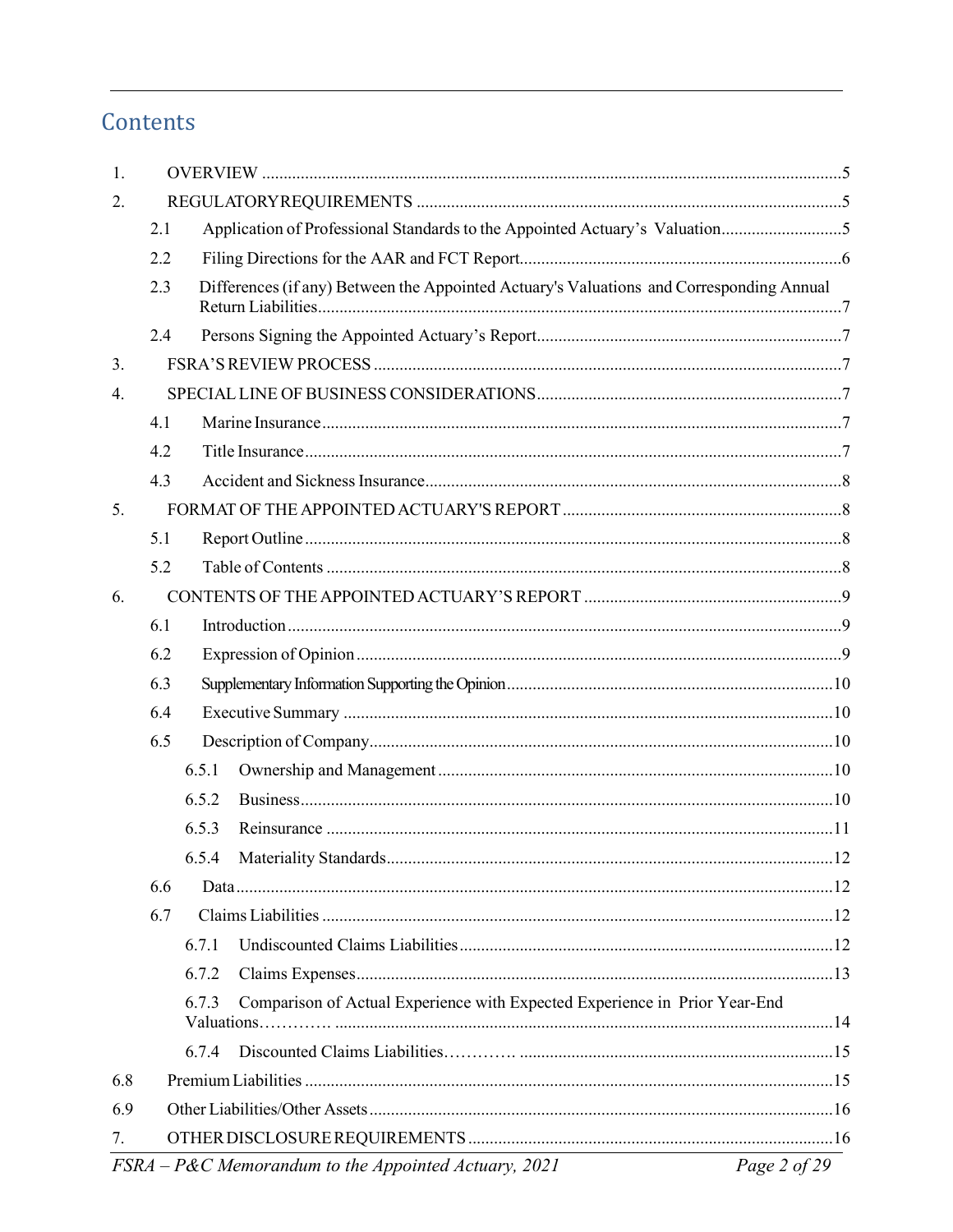|     | 7.1 |        | Dynamic Capital Adequacy Testing (DCAT) / Financial Condition Testing (FCT)16                   |  |
|-----|-----|--------|-------------------------------------------------------------------------------------------------|--|
|     | 7.2 |        |                                                                                                 |  |
|     | 7.3 |        |                                                                                                 |  |
|     | 7.4 |        |                                                                                                 |  |
|     | 7.5 |        |                                                                                                 |  |
|     | 7.6 |        |                                                                                                 |  |
|     | 7.7 |        |                                                                                                 |  |
| 8.  |     |        |                                                                                                 |  |
|     | 8.1 |        |                                                                                                 |  |
|     | 8.2 |        |                                                                                                 |  |
| 9.  |     |        |                                                                                                 |  |
| 10. |     |        |                                                                                                 |  |
| 11. |     |        |                                                                                                 |  |
| 12. |     |        |                                                                                                 |  |
|     |     |        | 12.1 Information Contained in the Unpaid Claims and Loss Ratio Analysis Exhibits (by Column) 27 |  |
|     |     | 12.1.1 |                                                                                                 |  |
|     |     | 12.1.2 |                                                                                                 |  |
|     |     | 12.1.3 |                                                                                                 |  |
|     |     | 12.1.4 | Column 04 - Undiscounted Unpaid Claims and Adjustment Expenses: Case Reserves27                 |  |
|     |     | 12.1.5 | Column 05 – Undiscounted Unpaid Claims and Adjustment Expenses: IBNR27                          |  |
|     |     | 12.1.6 | Column 06 - Undiscounted Unpaid Claims and Adjustment Expenses: Total 26                        |  |
|     |     | 12.1.7 | Column 07 - Present Value of Unpaid Claims and Adjustment Expenses: Total26                     |  |
|     |     | 12.1.8 |                                                                                                 |  |
|     |     | 12.1.9 |                                                                                                 |  |
|     |     |        |                                                                                                 |  |
|     |     |        |                                                                                                 |  |
|     |     |        |                                                                                                 |  |
|     |     |        |                                                                                                 |  |
|     |     |        |                                                                                                 |  |
|     |     |        |                                                                                                 |  |
|     |     |        |                                                                                                 |  |
|     |     |        | 12.1.17 Column 20 - Total Undiscounted Unpaid Claims and Adjustments Expenses As at Prior       |  |
|     |     |        |                                                                                                 |  |
|     |     |        | 12.1.19 Column 22 – Bornhuetter-Ferguson Initial Expected Loss Ratio Assumptions 26             |  |
|     |     |        | 12.2 Information Contained in the Unpaid Claims and Loss Ratio Analysis Exhibits28              |  |
|     |     | 12.2.1 |                                                                                                 |  |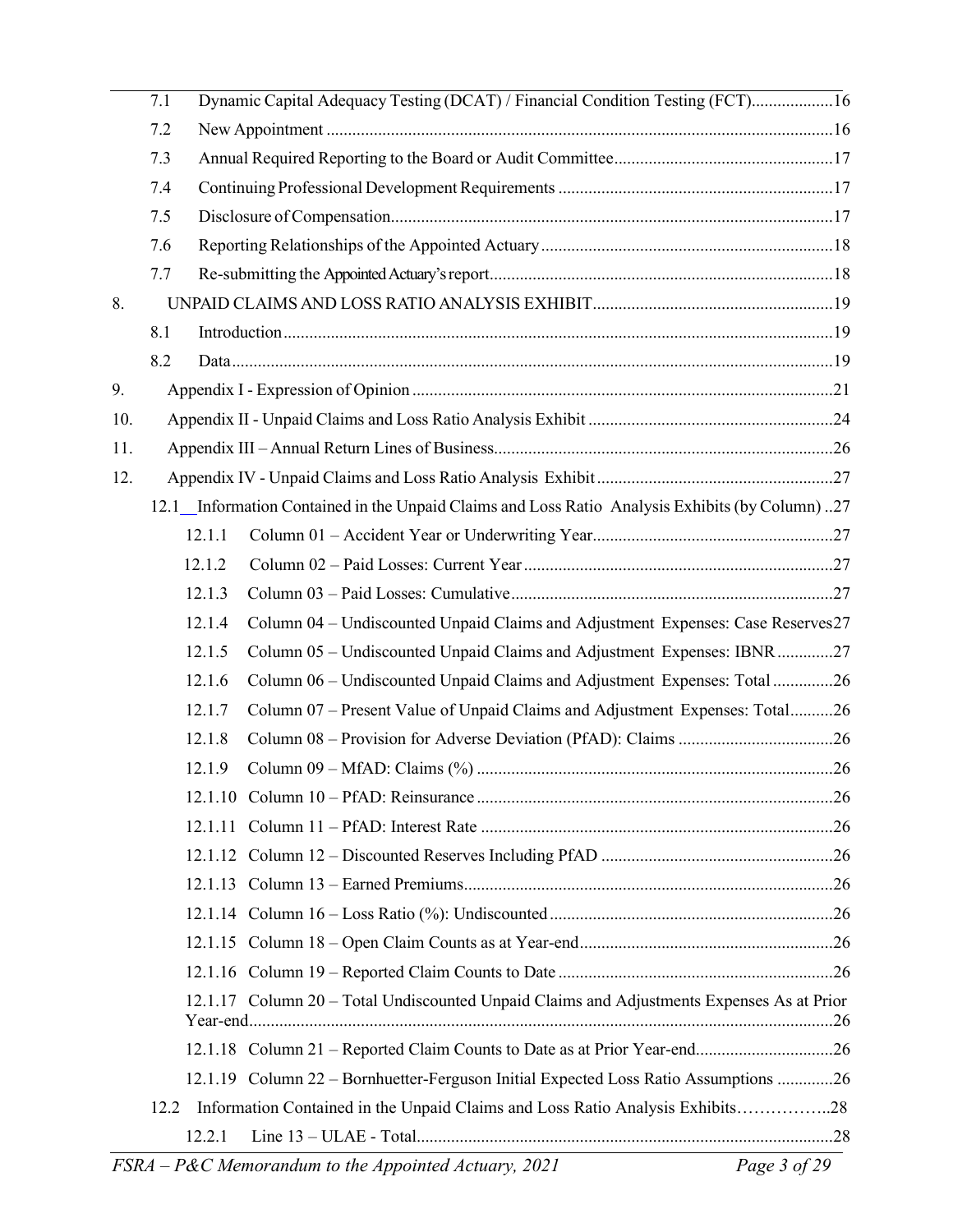| 12.2.7 Line 19 – Interest Rate to Discount Unpaid Claims & Adjustment Expenses (%) Error!<br><b>Bookmark not defined.8</b> |  |
|----------------------------------------------------------------------------------------------------------------------------|--|
|                                                                                                                            |  |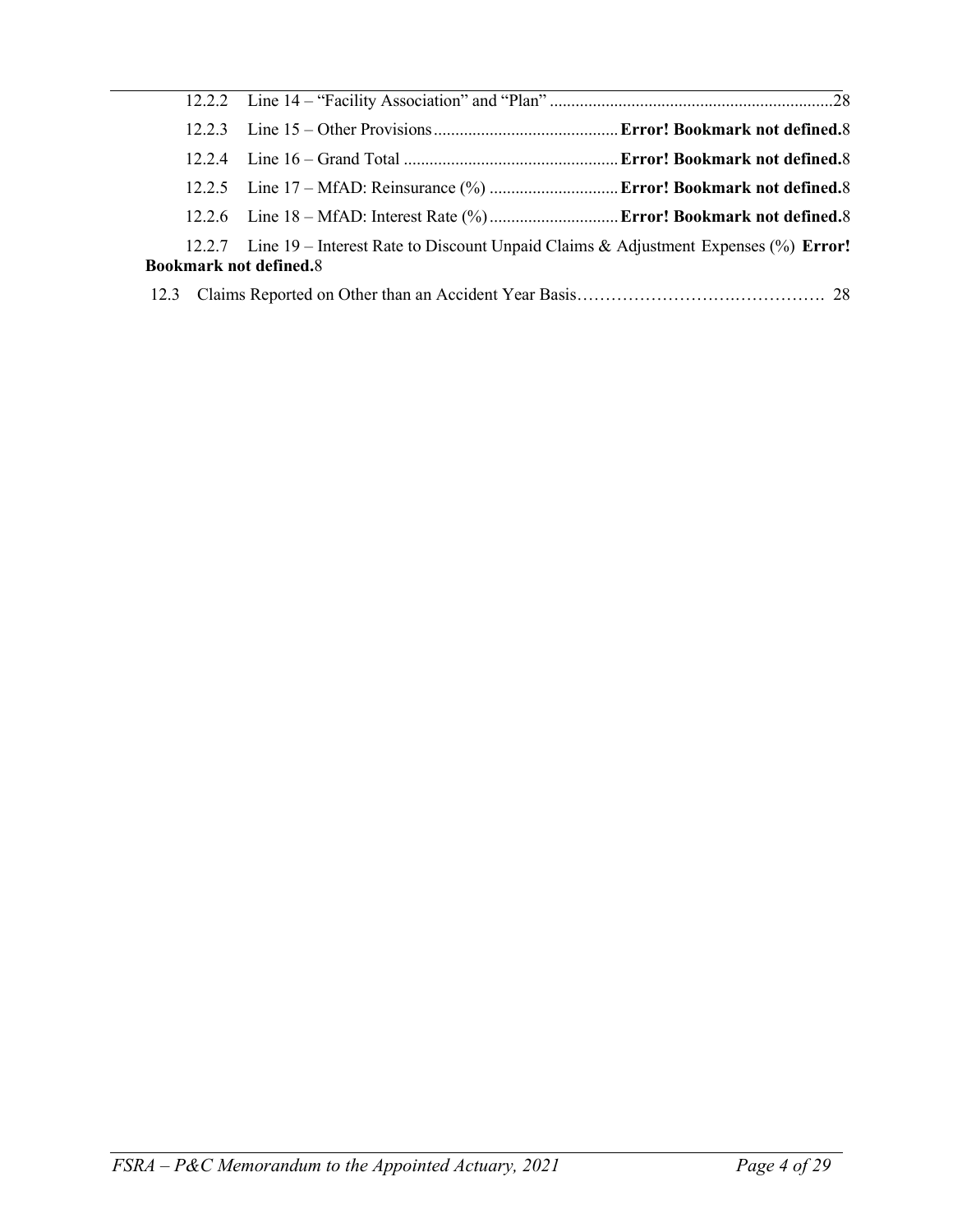## <span id="page-4-0"></span>**1. OVERVIEW**

This Memorandum describes the requirements of the Financial Services Regulatory Authority (FSRA) of Ontario with respect to the Appointed Actuary's Report (AAR) on property and casualty insurance business. It sets out the minimum standards used in determining the acceptability of the AAR and provides guidance for the Appointed Actuary preparing reports in matters relating to presentation, level of detail and nature of the discussions to be included.

Many insurers are required to file an AAR, as part of the Annual Return forms, with more than one regulator, federal or provincial, in Canada. It is the responsibility of the insurer to ensure that the AAR submitted as part of the Annual Return complies with the requirements of each regulator.

The term AAR refers to the detailed actuarial report submitted to a regulator. This includes the opinion of the Appointed Actuary concerning the fairness and adequacy of the policy liabilities included in the insurer's financial statements, a detailed commentary, data exhibits and calculations supporting that opinion.

The AAR comprehensively documents the work done by the Appointed Actuary to calculate policy liabilities. FSRA views the AAR as a key component of its review of the company's financial position and profile.

The AAR is not solely a report from the company's Appointed Actuary to FSRA's actuaries. It is also intended for company management and is read by regulators who may not be actuaries but who are knowledgeable about insurance. Therefore, the AAR should be presented in a manner generally understandable to both company management and the regulator.

## <span id="page-4-2"></span><span id="page-4-1"></span>**2. REGULATORYREQUIREMENTS**

## **2.1 Application of Professional Standards to the Appointed Actuary's Valuation**

Subsection 121.17(2) of the Insurance Act (Ontario) requires that: "The actuary of the insurer shall report, in accordance with generally accepted actuarial practice and any direction made by the Chief Executive Officer, on the financial position of the insurer and, if specified in a direction of the Chief Executive Officer, the expected future financial condition of the insurer."

Office of the Superintendent of Financial Institutions' (OSFI) Guideline E-15 *Appointed Actuary: Legal Requirements, Qualifications and Peer Review* describes the role of the Appointed Actuary and sets out some of OSFI's expectations with respect to that role. The guideline also outlines the actuary's qualification required to carry out the Appointed Actuary's role.

The Canadian Institute of Actuaries (CIA) annually issues a letter (the Fall Letter) from the Committee on Property and Casualty Insurance Financial Reporting (PCFRC), and from time to time, may issue other educational notes. While both the Fall Letter and educational notes are not standards, the Appointed Actuary should disclose when either the educational notes and/or the PCFRC Fall Letter are/is not followed as well as the supporting justification.

For purposes of the Appointed Actuary's valuation of policy liabilities (and the associated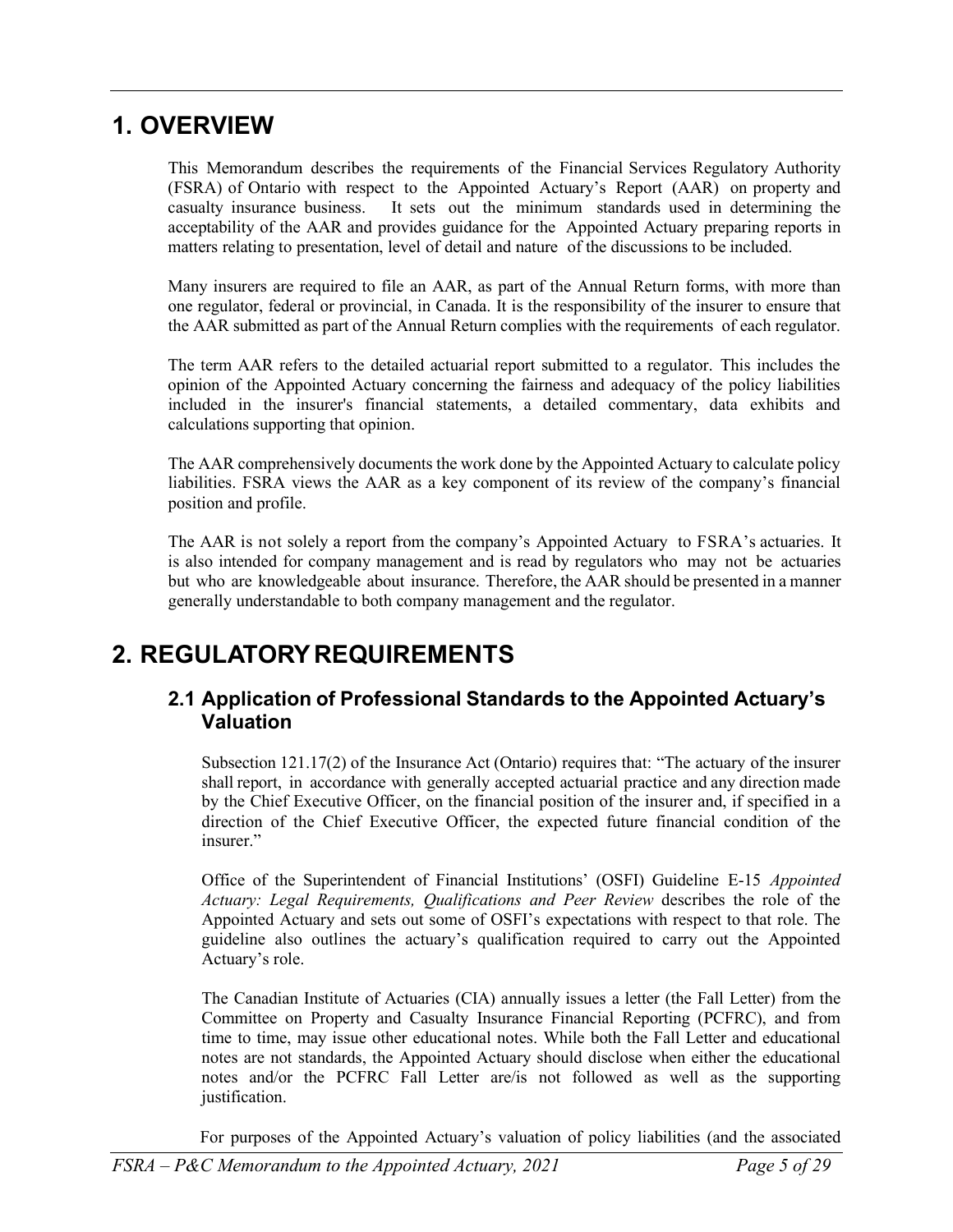opinion), FSRA currently accepts that work performed in accordance with "accepted actuarial practice" in Canada (as defined by the CIA) is sufficient to satisfy the "generally accepted actuarial practice" requirement referred to in the Insurance Act (Ontario) section identified above. "Accepted actuarial practice" is defined by the professional actuarial standards of practice promulgated by the Actuarial Standards Board (ASB), together with the additional requirements and directions of this Memorandum. Any deviations from CIA Standards of Practice or from the additional requirements of this Memorandum must be reported in the AAR and justified.

This Memorandum for 2021 year-end financial reporting does not contain any requirements that override or limit accepted actuarial practice.

In complying with accepted actuarial practice, the Appointed Actuary must meet a standard of care with respect to the data used in valuations. This standard of care, implicitly stated in the CIA Standards of Practice, requires the Appointed Actuary to establish suitable check procedures for the verification of data. While the CIA Standards of Practice (SOP Subsection 1520) offer the Appointed Actuary the option to consider the Auditor's work, the existence of the Joint Policy Statement does not override the Act's requirement for filing reports with the Annual Return that meet the standard of care implicitly stated in the CIA Standards of Practice. The AAR must discuss the extent to which the Appointed Actuary considers the work of the Auditor. Where the Appointed Actuary uses the work of the Auditor, the details of the Auditor's work should not be addressed in the AAR. If there are instances where the Appointed Actuary does not use the work of the Auditor because of any special circumstances, this must be disclosed in the data section of the AAR. The Appointed Actuary should describe the data verification that was performed.

The CIA Standards of Practice (SOP Subsection 1510) describe the Appointed Actuary's use of another person's work. Such use of the work of others should be disclosed in the section of the AAR where it most logically applies (e.g., at the company level, a specific product level, etc.).

## <span id="page-5-0"></span>**2.2 Filing Directions for the AAR and FCT Report**

Pursuant to Section 102 of the Insurance Act (Ontario), all insurers licensed in the Province of Ontario are required to file annual returns for the year ended on the 31st day of December. Failure to meet the filing requirement can result in a penalty fee under Section 447 of the Insurance Act.

The current requirement for filing the FCT report is no later than the 30th of September each year. If request is made to submit on a later date, the company should send its request in writing to Actuarial Services, Auto / Insurance Products, FSRA.

An electronic copy of the AAR or FCT reportshould follow the FSRA annual filing instruction letter. **For security reasons, e-mail should not be used. Companies should use FSRA's file transfer facility to upload the electronic copy of the report by making a request to FSRA contact. When separate electronic report is provided using the secured file transfer facility, it is preferable if information can be easily copied by FSRA staff and thus, the report should not be protected and exhibits should be in a format that can easily be transferred to a spreadsheet.**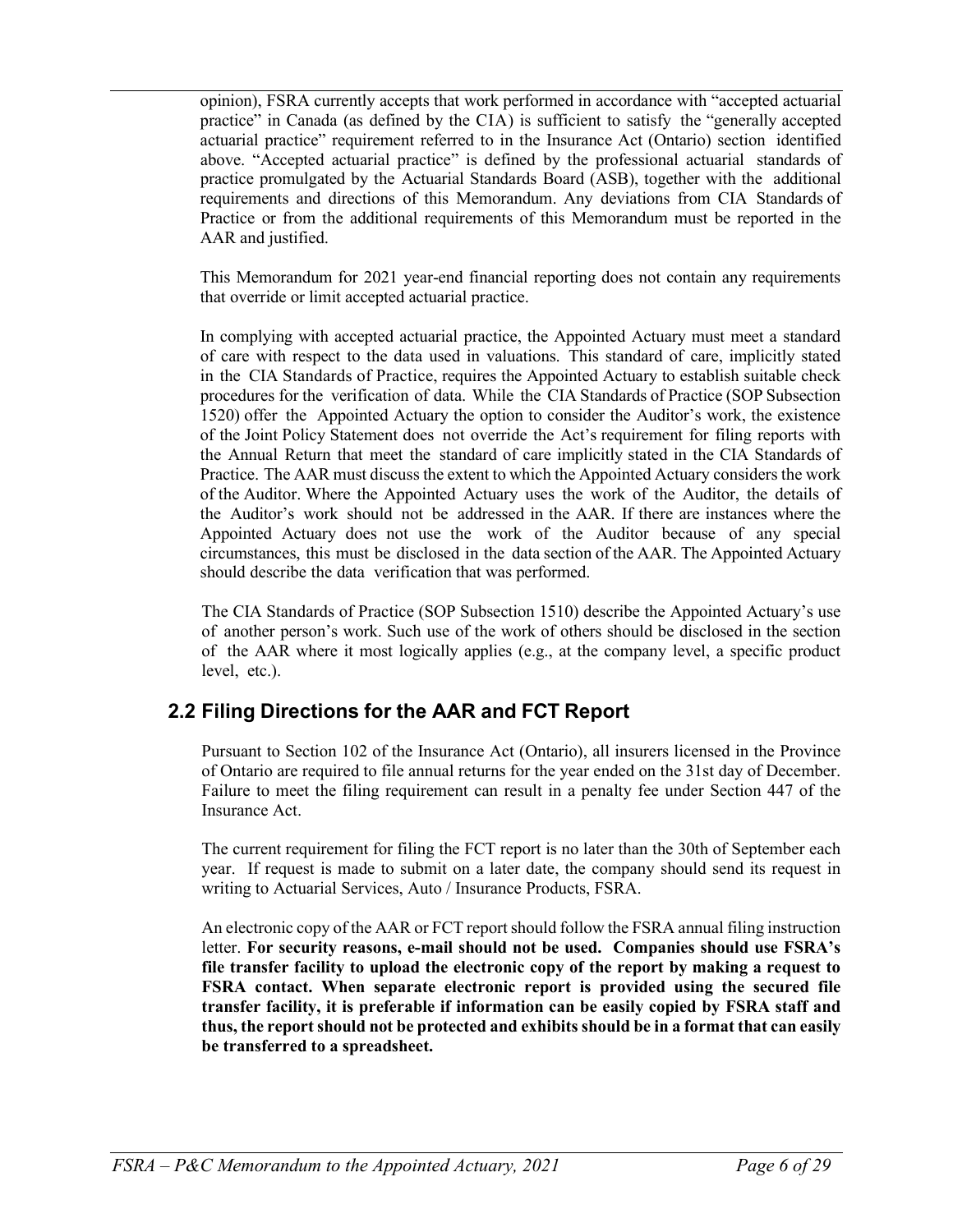## <span id="page-6-0"></span>**2.3 Differences (if any) Between the Appointed Actuary's Valuations and Corresponding Annual Return Liabilities**

Companies are expected to book the Appointed Actuary's estimated policy liabilities in the Annual Return. In the circumstances where the booked gross, ceded or net policy liabilities differ from the estimated policy liabilities by more than the Appointed Actuary's selected standard of materiality, the AAR must describe the reasons for the differences.

**For Ontario regulated companies, the provision for policy liabilities in the liabilities shown in the balance sheet of the Annual Return should be greater than or equal to the corresponding estimated policy liabilities on a discounted basis including PfAD calculated by the Appointed Actuary.**

### **2.4 Persons Signing the Appointed Actuary's Report**

The AAR must be signed by the Appointed Actuary, who must be a Fellow of the CIA.

## <span id="page-6-1"></span>**3. FSRA'S REVIEW PROCESS**

FSRA recognizes the confidential nature of the AAR. Reviews of the filed Annual Returns may disclose that an Appointed Actuary's valuation warrants further assessment and questioning.

Since the review of an AAR may take place over an extended period after filing, FSRA may request the Appointed Actuary to provide supplemental detail to sufficiently assess the assumptions and methods. The Appointed Actuary is expected to respond promptly to all supplemental requests. Working papers required to support the computation of the policy liabilities reported in the Annual Return and the AAR should be available at all times and should be made available to FSRA upon request.

The Chief Executive Officer may appoint an Actuary to conduct a review of the AAR or to perform an independent valuation of the policy liabilities, if deemed necessary.

## <span id="page-6-3"></span><span id="page-6-2"></span>**4. SPECIAL LINE OF BUSINESS CONSIDERATIONS**

#### **4.1 Marine Insurance**

Marine insurance business, if transacted, must be included within the scope of the AAR. The AAR should clearly identify the Appointed Actuary's provisions for marine insurance.

#### <span id="page-6-4"></span>**4.2 Title Insurance**

Premiums for title insurance are earned at issue. Unearned premium reserves are therefore not usually required. The accident date for all claims is the issue date of the policy as most problems with the title that could cause a claim would be in existence at the issue date of the policy.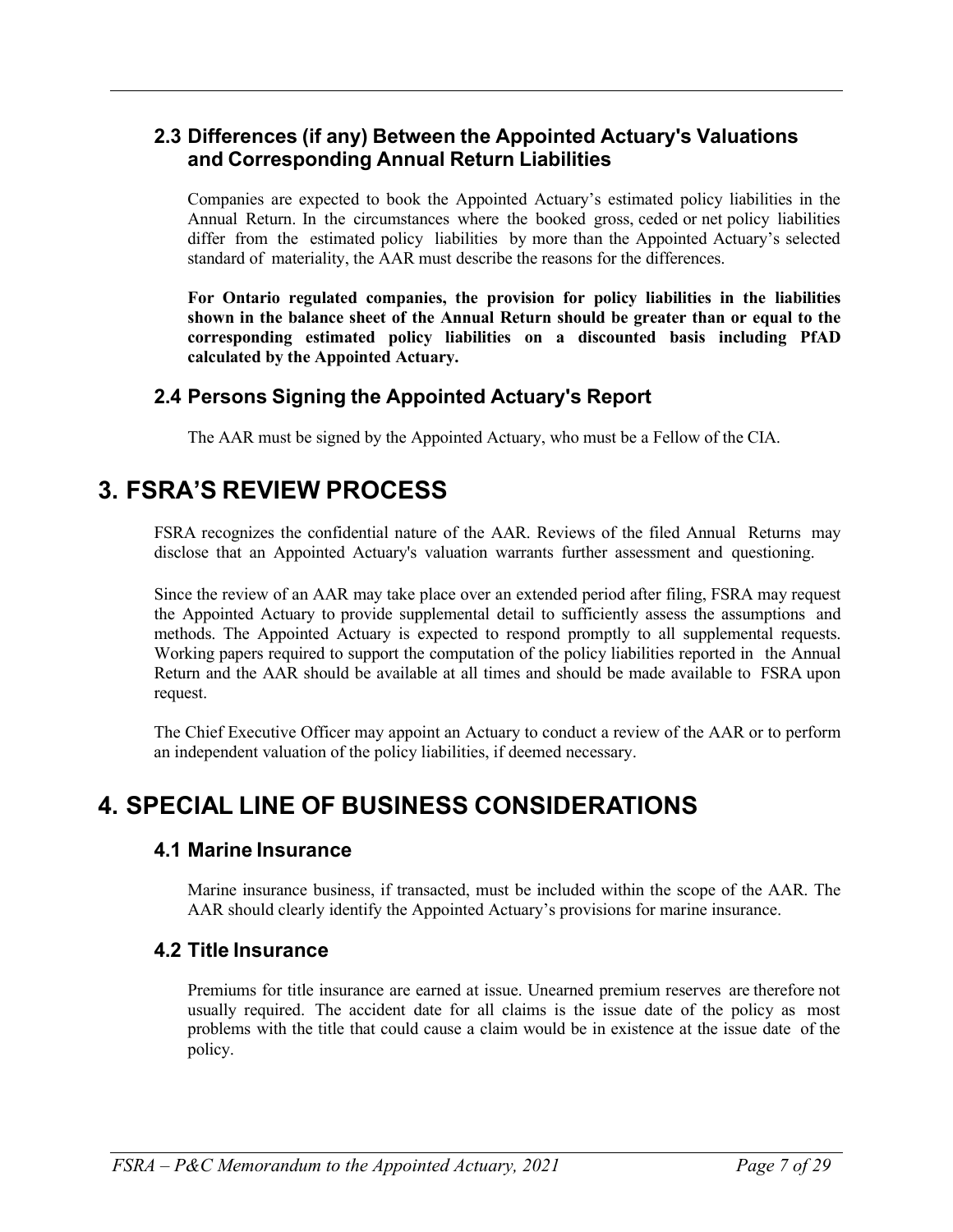### <span id="page-7-0"></span>**4.3 Accident and Sickness Insurance**

This Memorandum does not deal specifically with accident  $\&$  sickness insurance valuation.

Companies and their actuaries preparing reports on accident and sickness business should refer to OSFI's *Memorandum to the Appointed Actuary on the Report on the Valuation of Life Insurance Policy Liabilities*. The opinion described later in this document, included in the AAR, should cover these related provisions.

## <span id="page-7-2"></span><span id="page-7-1"></span>**5. FORMAT OF THE APPOINTED ACTUARY'S REPORT**

### **5.1 Report Outline**

While the format of the AAR differs from Appointed Actuary to Appointed Actuary, most AARs include sections similar to the following:

- Introduction
- Expression of Opinion
- Supplementary Information Supporting the Opinion
- Executive Summary
- Description of Company
- Data
- Claims Liabilities
- Premium Liabilities
- **Other Liabilities**
- Other Disclosure Requirements
- Unpaid Claims and Loss Ratio Analysis Exhibit
- Exhibits and Appendices

In Section 6 "Contents of the Appointed Actuary's Report", the above outline is used to discuss the required contents. The Appointed Actuary is encouraged to use the above outline.

### <span id="page-7-3"></span>**5.2 Table of Contents**

A table of contents showing where the above information is located must be included at the beginning of the AAR. The AAR must also include a table of contents for the Exhibits and Appendices.

To facilitate the review, the AAR should include clearly identified sections and numbered pages. Reference to such pages should be part of the table of contents.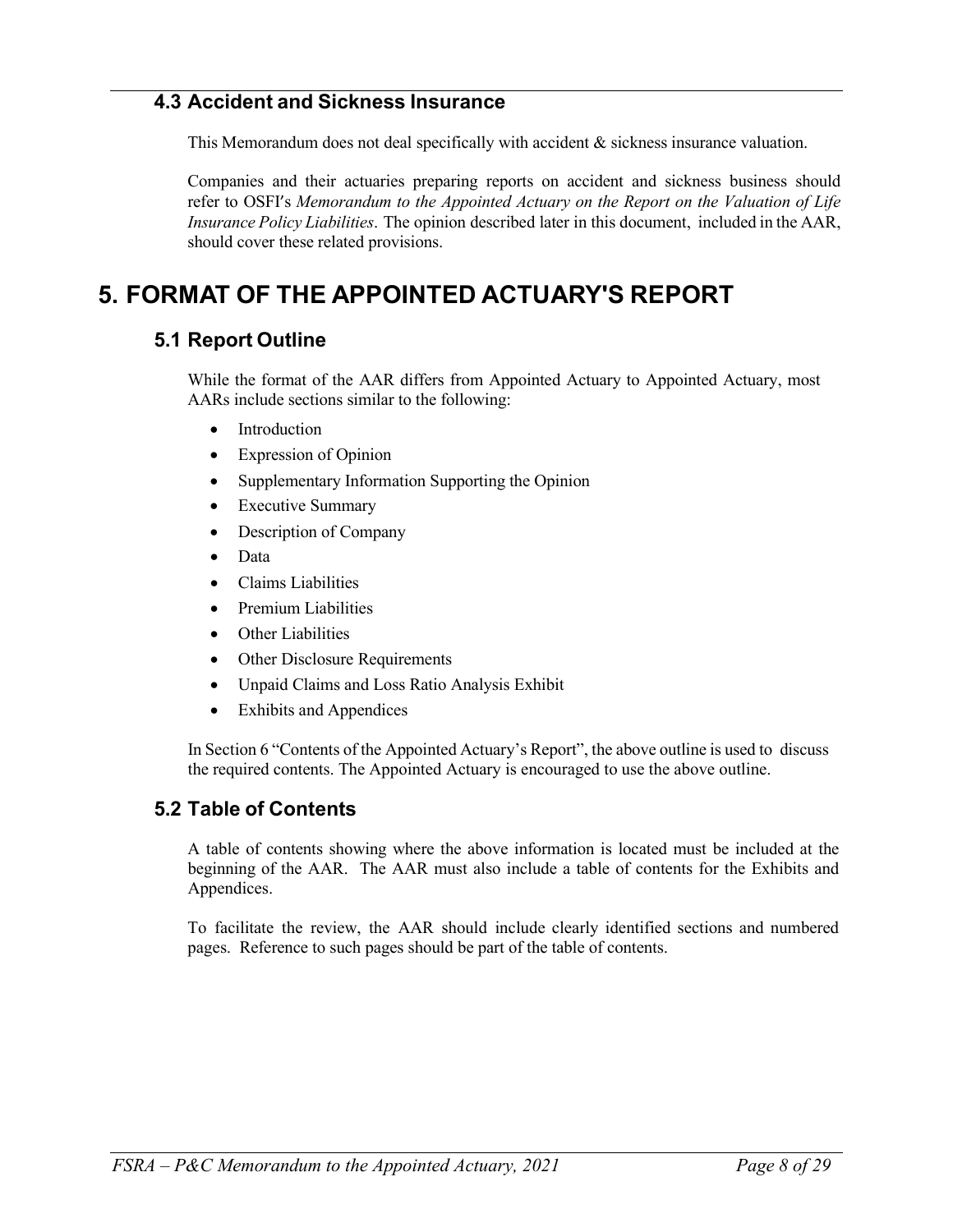# <span id="page-8-1"></span><span id="page-8-0"></span>**6. CONTENTS OF THE APPOINTED ACTUARY'S REPORT**

### **6.1 Introduction**

This section should identify the scope of the AAR and should indicate clearly that the AAR is an actuarial valuation report or supports an actuarial opinion. This section should also identify:

- the company involved,
- the date of valuation,
- the identity of the author,
- the author's full address and telephone number, and
- the author's authority for preparing the AAR.

## <span id="page-8-2"></span>**6.2 Expression of Opinion**

The Appointed Actuary must use the prescribed opinion format (see Appendix I). The opinion wording is as recommended in the CIA Standards of Practice – Practice-Specific Standards for Insurers. FSRA will consider any opinion that varies from this wording to be a qualified opinion.

Note that:

- **The liability figures carried by the company in the Annual Return must be stated in the opinion.**
- **The liability figures derived by the Appointed Actuary must be stated in the opinion.**

This section must contain an original signature of the Appointed Actuary, the Appointed Actuary's name in type the date and location of signing.

The actuarial opinions presented to the shareholders and policyholders of the company should be essentially the same as the opinions filed with FSRA. Should this not be the case, the Appointed Actuary must disclose in writing to FSRA the material differences between the opinions, as well as the rationale for such differences.

Any qualification or limitation concerning any aspect of the valuation should be noted in this section of the AAR. These qualifications or limitations should be similar to the ones included in the opinion for Canadian Annual Returns presented to the shareholders and policyholders. Caveats or any form of disclaimer should be excluded from the opinion but could be included in Section 6.3 "Supplementary Information Supporting the Opinion".

For branches where the External Auditor Report is not available at the time the Appointed Actuary has to render his/her opinion**, a qualified opinion, conditional upon receiving an unqualified opinion from the External Auditor (Auditor), must be issued. The expected completion date of the external auditor's work should be stated. When the auditor's work is completed, the Appointed Actuary must either:**

- **a. file an unqualified opinion with FSRA, or**
- **b. file a revised opinion with a supporting AAR issued if the Auditor is unable to give an unqualified opinion or modifies the financial statements.**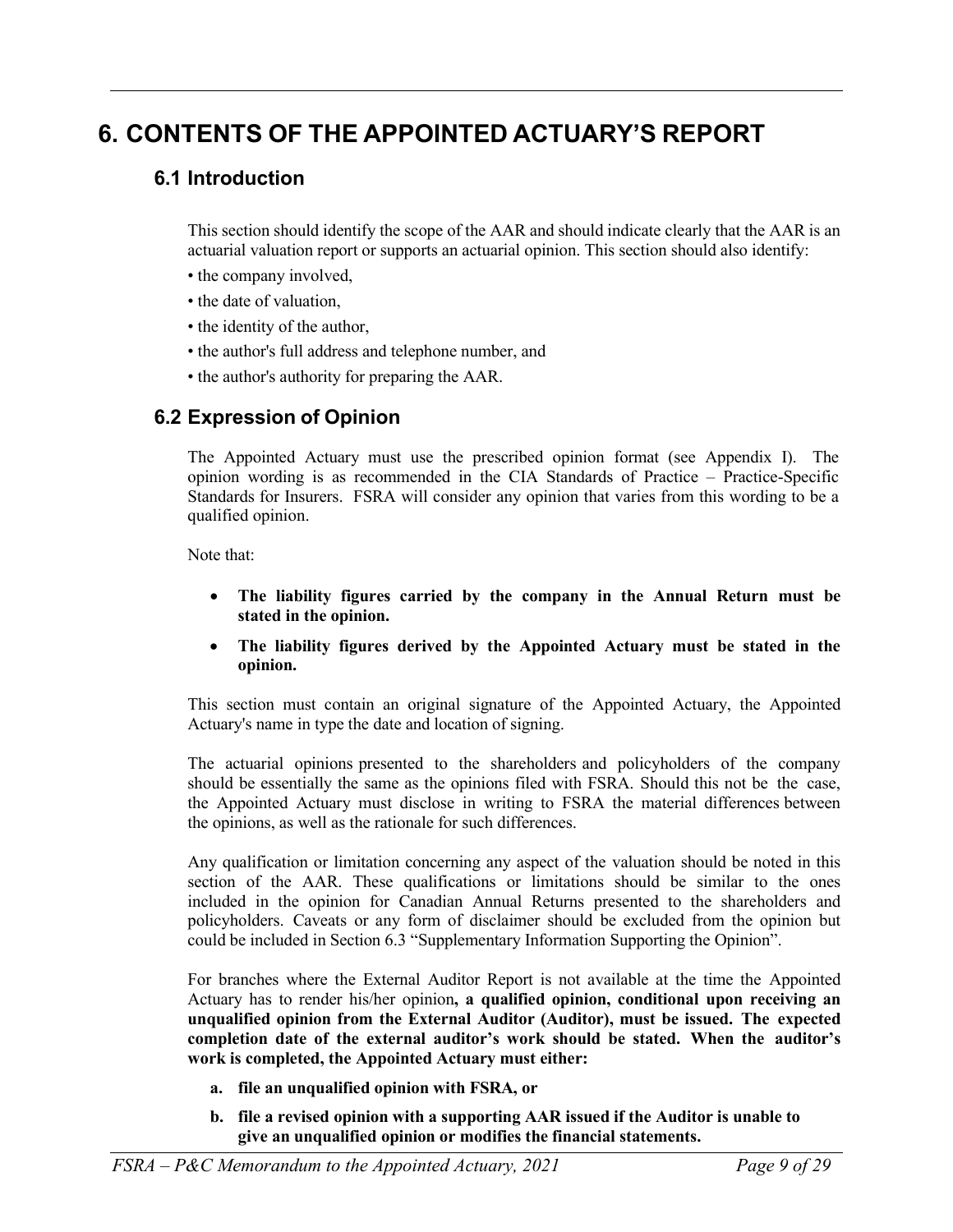## **6.3 Supplementary Information Supporting the Opinion**

Reader of the AAR should be able to understand how the Appointed Actuary's figures, as shown in the opinion, are derived. This section should contain references to the report sections, exhibits and/or appendices where these results are derived or summarized. Where results from several places must be added together a table should be included.

This section should also include any conditions or limitations pertaining to the policy liabilities.

**Consolidated reporting will be required within P&C returns. For capital purposes, the consolidated entity includes the parent company and all subsidiaries that carry on business that the parent could carry on directly pursuant to the Insurance Companies Act. FSRA anticipates that most Actuaries will continue to prepare non-consolidated AARs. Additional exhibit (including commentary) that contains the same level of information within AAR must be provided to reconcile to the consolidated opinion.**

## <span id="page-9-0"></span>**6.4 Executive Summary**

The actuary must briefly explain and comment on in this section as well as in detail in all the other sections of the report where it is relevant the impact that the COVID-19 pandemic has had for the insurer and the adjustments that were made in this year's policy liabilities valuation to take it into account. For this purpose, the actuary may refer, among others, to the document 2021 Guidance to P&C actuaries: Special considerations due to COVID-19 which is available on the website of the CIA.

This section should contain a summary of the key results and findings and any other information the Appointed Actuary wishes to bring to the attention of the reader. In particular, it should comment on the comparison of the actual experience with the expected experience in the prior year end valuation for all lines combined.

It should also reference any significant changes in methods or assumptions from the prior AAR, significant issues and how they were resolved, data or other concerns identified by the Appointed Actuary and any other unusual circumstances identified as part of the valuation. **This section must also include any deviation from CIA Standards of Practice or from the requirements of this memorandum.**

## <span id="page-9-2"></span><span id="page-9-1"></span>**6.5 Description of Company**

### **6.5.1 Ownership and Management**

The Appointed Actuary should provide a brief history of the Company covering ownership and senior management. Changes over the past several years should be identified and potential impacts on the valuation as a result of these changes should be discussed.

### <span id="page-9-3"></span>**6.5.2 Business**

This section should contain a brief description of the lines/classes of business written, distribution channels and geographic distribution. It should also describe recent changes in business written, underwriting policies, claims policies and procedures as well as the impact of these changes.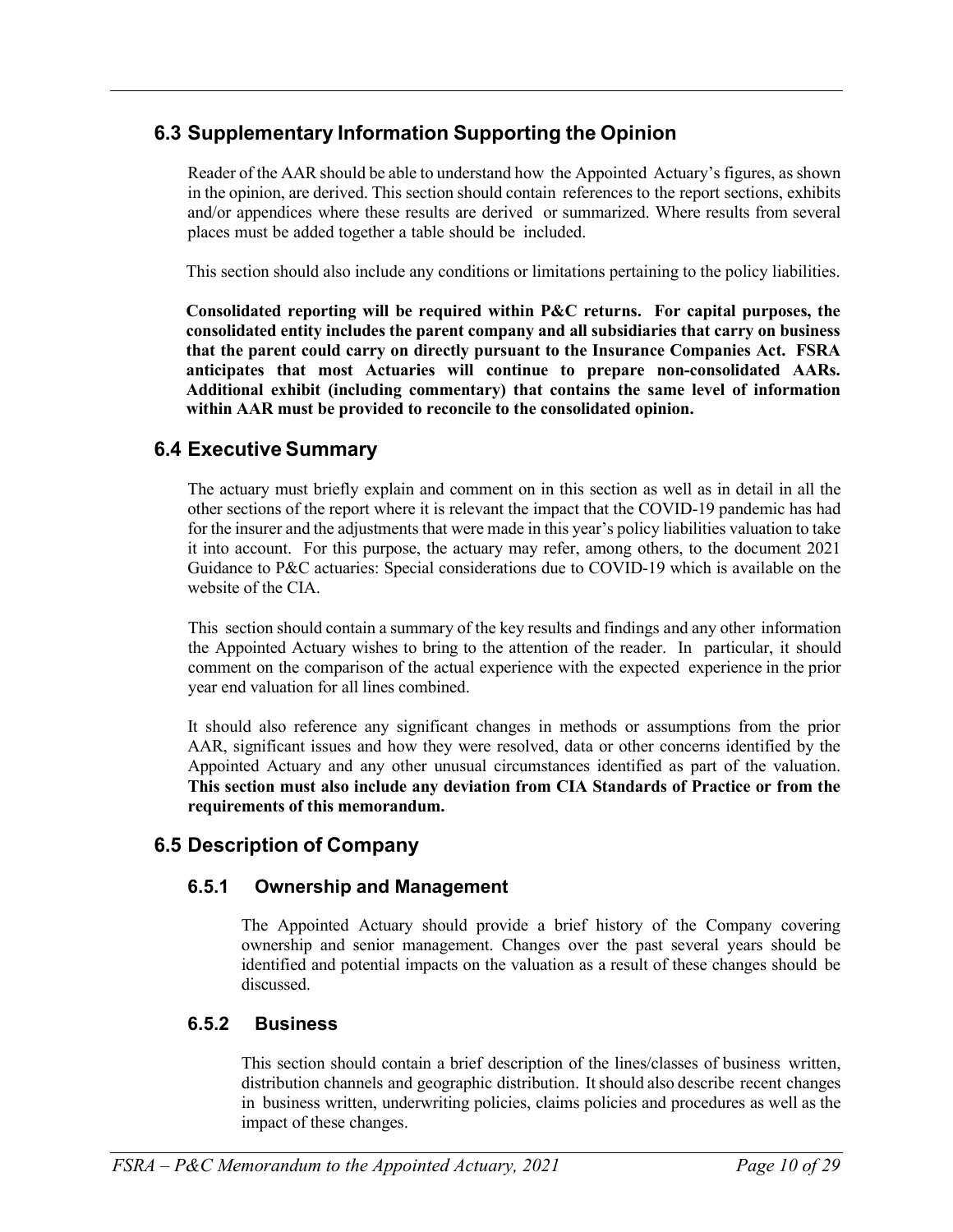#### <span id="page-10-0"></span>**6.5.3 Reinsurance**

#### 6.5.3.a Reinsurance Arrangement

The Appointed Actuary should describe the company's reinsurance arrangements (type of arrangements, significant terms and conditions, and order of application of treaties, and whether the arrangements are specific to the Canadian operations only) and any changes in the arrangements (including changes in retention or limits) during the experience period used in the AAR. This description should be included for all years where the ceded unpaid claims could be material. In many cases, it is useful to include the rationale for the changes (if any). In particular, the Appointed Actuary should identify whether the terms and conditions of the reinsurance/retrocession arrangements require payments to be made from the reinsurer/retrocessionaire directly to the ceding company in Canada, including in the event of the cedant's insolvency.

#### 6.5.3.b Reinsurance Ceded

The provision for reinsurance ceded must be reduced for expected reinsurer defaults, disputes, the time value of money due to delays in payment or other reasons that could reduce the amount recoverable. This reduction is in addition to the unexpected defaults within the reinsurance margin. The AAR should clearly indicate where none of the above reductions are made to the provision for reinsurance ceded.

When making this estimate, the Appointed Actuary will not necessarily assess the financial condition of each reinsurer. However, the existence of any of the following situations and the actions taken should be described:

- a dispute has arisen with a reinsurer;
- a reinsurance collectible is significantly overdue;
- the reinsurer has a history of not settling accounts promptly;
- the reinsurer is known to have been the subject of regulatory restrictions in its home jurisdiction; or
- the reinsurer has a poor credit rating.

It is expected that the Appointed Actuary will discuss reinsurance matters with management and the Auditor of the company to determine whether there are unusual problems and/or delays expected to be encountered in collecting the relevant amounts from the reinsurers.

Where reinsurance agreements were commuted or changed, the Appointed Actuary should clearly indicate how any changed arrangements were taken into account.

#### 6.5.3.c Financial Reinsurance Agreements

The Appointed Actuary must disclose information of any material financial reinsurance agreements ceded where there is not significant insurance risk transfer between the ceding company and the reinsurer, or where there are other reinsurance agreements or side letters that could offset the financial effect of the first reinsurance agreement. If no such agreements exist, the Appointed Actuary must state that there are no material financial reinsurance agreements. The Appointed Actuary should also describe the process used to reach the above conclusion.

The Appointed Actuary should disclose any related party reinsurance that has or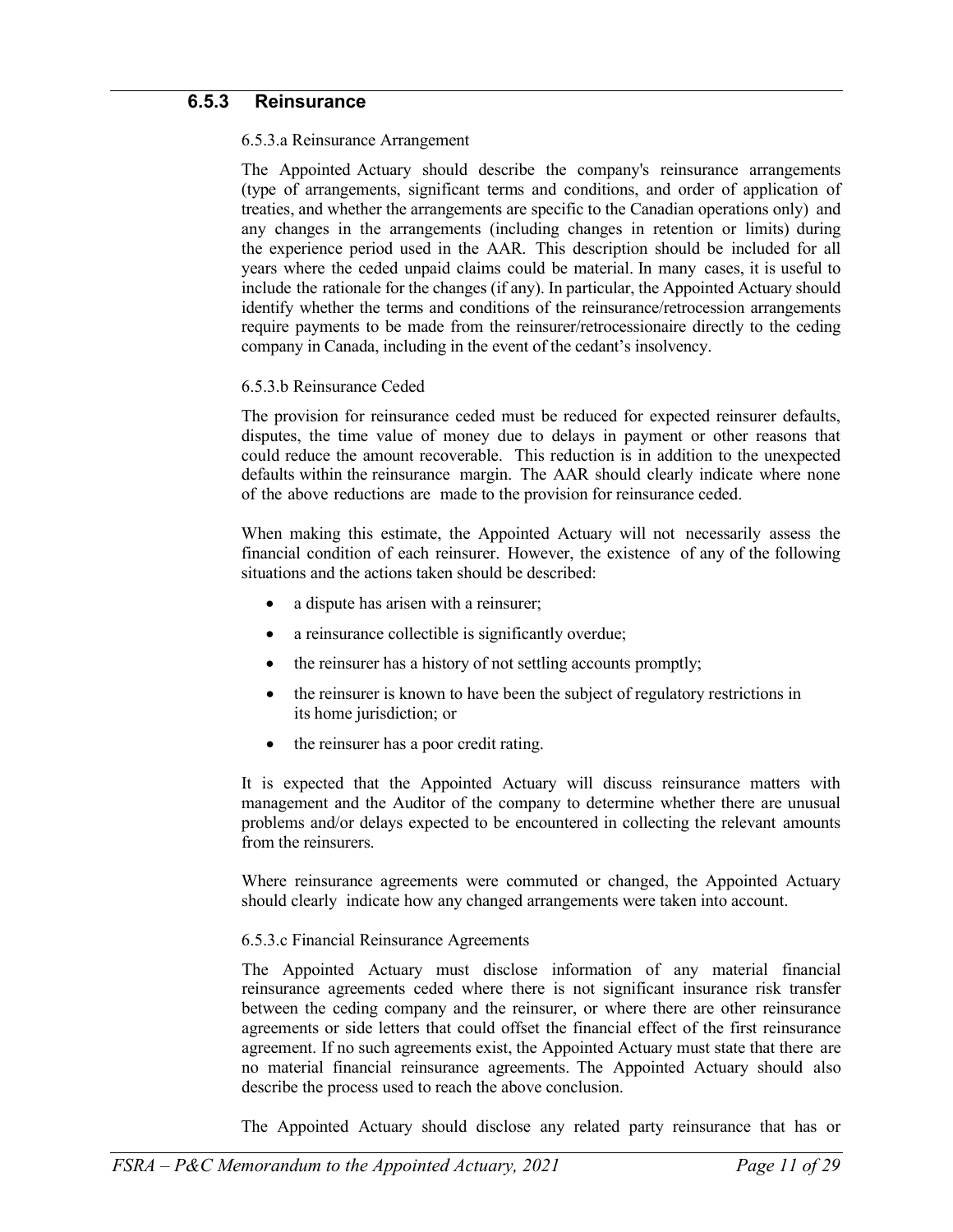could have a material impact on the policy liabilities. The disclosure should include the parties involved, a description of the reinsurance and the impact on policy liabilities

### <span id="page-11-0"></span>**6.5.4 Materiality Standards**

In preparing the company's Annual Return, the company management and the Auditor routinely agree on a level of materiality. The standard of materiality applied for accounting purposes and for valuation of an insurer's policy liabilities must be reported in the AAR. In addition, the Appointed Actuary must report how the materiality standard is selected for the valuation of policy liabilities.

## <span id="page-11-1"></span>**6.6 Data**

The AAR should note the extent of the Appointed Actuary's review and verification of the data and the extent of the Appointed Actuary's reliance on data prepared by others. The AAR should also describe the methods and procedures used to ensure that the valuation data are sufficient, reliable and accurate.

In particular the AAR should describe the type of data provided and the review and verification procedures applied thereto and the procedures and steps undertaken to ensure that the valuation data is sufficient, reliable and accurate.

The statutory requirement that the Appointed Actuary file an AAR with the Annual Return assumes that the Appointed Actuary has met the standard of care, as implicitly stated by the CIA Standards of Practice. In particular this requires that the Appointed Actuary establish suitable check procedures to verify that the data utilized is reliable and sufficient for the valuation of policy liabilities.

In the event that the External Auditor's work is not complete when the Appointed Actuary provides his/her opinion, please refer to Section 6.2 Expression of Opinion.

With respect to any line of business (including more specifically, accident  $\&$  sickness business, pools and facility associations), the Appointed Actuary should describe 1) any reliance on or use of the work of another actuary; 2) the scope of such reliance; 3) a justification for such reliance and 4) the extent of the review of the other actuary's work should also be described.

## <span id="page-11-3"></span><span id="page-11-2"></span>**6.7 Claims Liabilities**

## **6.7.1 Undiscounted Claims Liabilities**

The commentary on the claims liabilities must contain details of the derivation of the gross, ceded and net provisions. Normally the Appointed Actuary will calculate two of these provisions directly and derive the third by addition or subtraction. The provisions calculated directly will depend on the circumstances of the company and the preference of the Appointed Actuary, however, the individual provisions should each be reasonable.

The data, analysis and commentary will normally be provided by actuarial lines of business. These lines will be selected by the Appointed Actuary based on the credibility and homogeneity of the resulting data. Where the actuarial lines of business have changed from the prior AAR, the current year's AAR should clearly state the reasons for the changes. In some cases, it may be appropriate to use different lines of business for the ceded and gross/net provisions.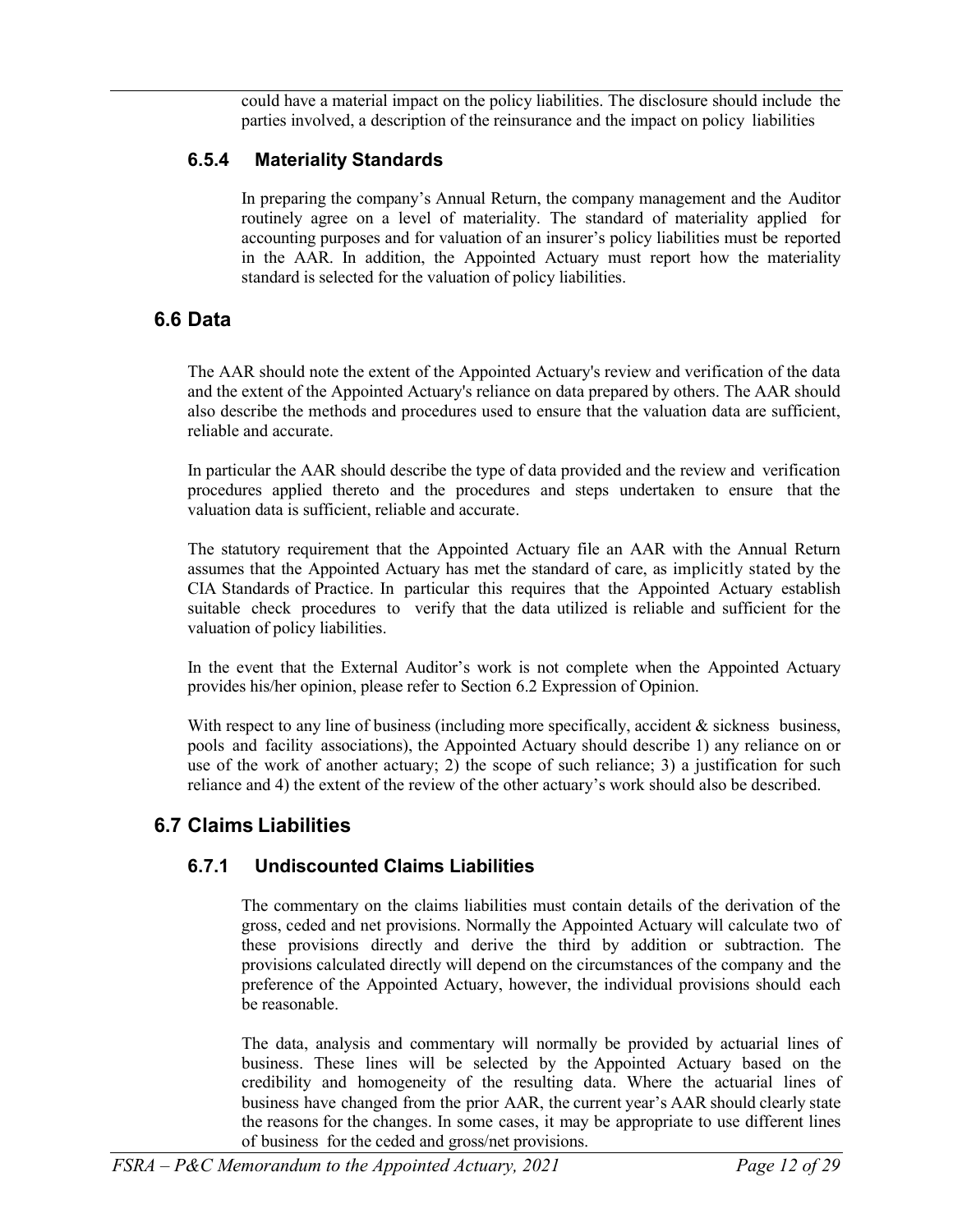The Appointed Actuary should disclose whether or not the company has exposure to mass tort and latent claims (including potential exposure emanating from residential schools), and if the company has had a subsequent event. If the company has such exposure, the Appointed Actuary should discuss the nature and treatment of those claims in the calculation of the provisions for unpaid liabilities.

#### **The AAR should include all the supporting information and exhibits underlying the reserving method when adjusted data is used due to a change in reserving practice.**

Where the actuarial lines of business do not include all the business written by the company (e.g. pools and associations), the AAR should clearly indicate the additional amounts and include them in a reconciliation exhibit.

In determining the provision for each actuarial line of business, the Appointed Actuary should consider, at a minimum:

- any significant trends in the severity and frequency of claims,
- any important changes in the coverage of the policies,
- the changes in the cost of reinsurance and/or in reinsurance arrangements,
- any changes in the lags in the reporting of claims and in the payment of claims,
- changes to the loss reserving practices and
- the effects of regulatory changes.

The commentary should discuss the existence of any significant development (adverse or favourable) in the run-off of the reserves that had been set up in prior years, reasons for the development and changes to methods and assumptions that would eliminate the recurrence of any consistent development.

**Regulatory reforms can have a significant effect on claim reserve requirements and the adjustment of reserve estimates due to reform changes through reserving methods or/and assumptions should be fully documented. Additional commentary should be provided on any large differences in the reserving estimates based on methods used for the regulatory reform period.** For the Ontario automobile insurance line, the actuary may refer to FSRA's Ontario private passenger automobile annual review based on industry data as of December 31, 2020 which is available on the FSRA website.

### <span id="page-12-0"></span>**6.7.2 Claims Expenses**

Claims expenses are normally split between internal (unallocated) and external (allocated).

Some actuaries combine external expenses with incurred losses and base their analysis on the total of losses and expenses. Other actuaries calculate separate provisions for indemnity and external expenses. Both approaches are acceptable; however, the Appointed Actuary should clearly indicate the approach followed.

A variety of methods are used for internal loss expense provisions. Any method in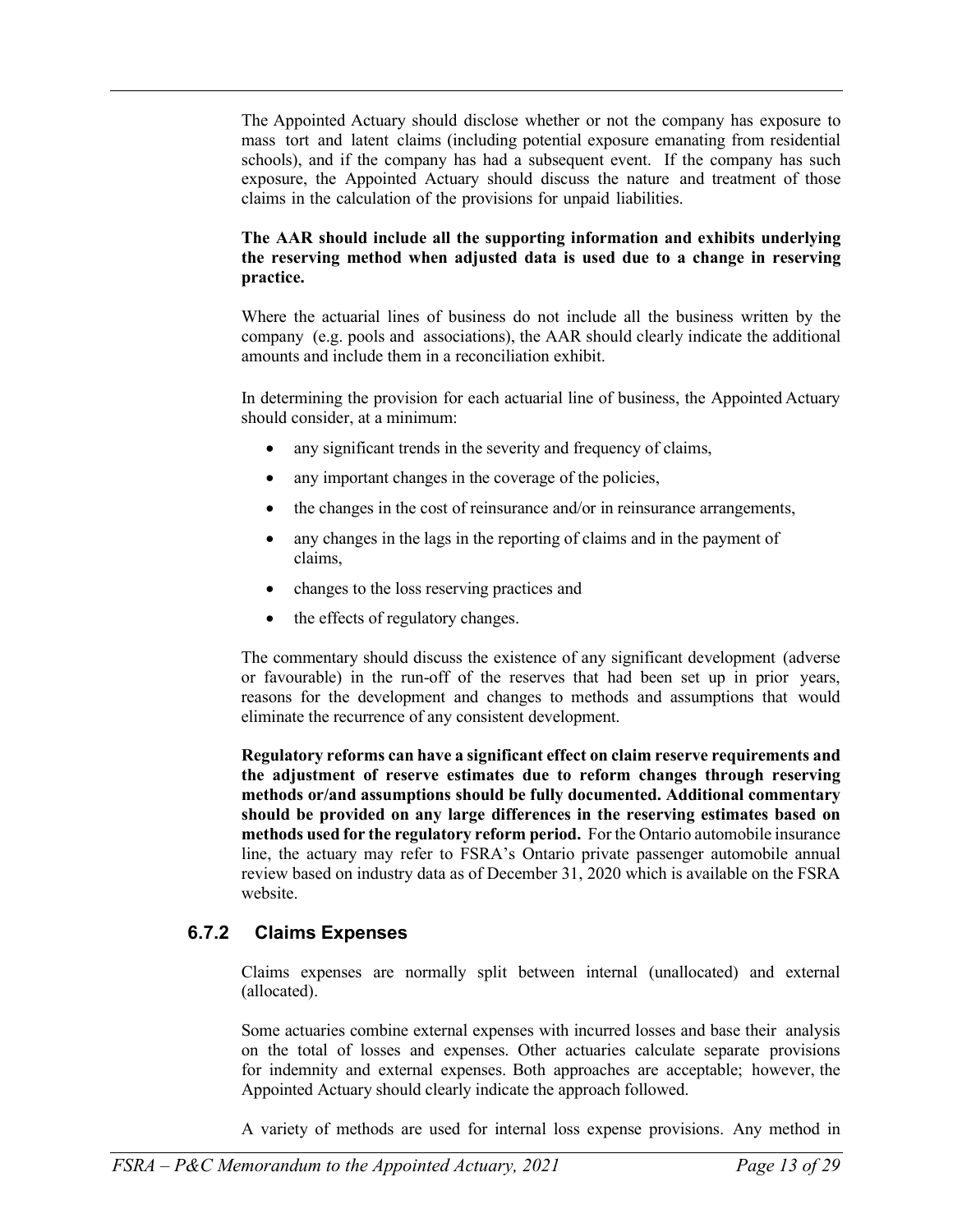accordance with accepted actuarial practice is acceptable. The AAR should describe the method(s) as well as any changes in methods from prior AARs. The impact of such changes should be clearly indicated and, if material, included in the Executive Summary.

#### <span id="page-13-0"></span>**6.7.3 Comparison of Actual Experience with Expected Experience in Prior Year-End Valuations**

In order to assess the effect of changes in the estimated claims liabilities, FSRA requires companies to provide a comparison of Actual Experience with Expected Experience on an undiscounted basis for each actuarial line of business and for all lines combined for 10 years. However, if data for 10 years is not currently available, the Appointed Actuary should comment on this fact but also move toward the 10 year standard. These comparisons must be provided gross and net of reinsurance. Normally these comparisons will include external adjustment expenses, exclude internal adjustment expenses and exclude classes of business not reviewed by the Appointed Actuary (e.g. pools).

Actual Experience refers to the ultimate gross and net undiscounted estimates selected for each accident year for each actuarial line of business valued as of the current year-end (December 31 or October 31). Expected Experience in Previous Year End Valuations refers to the ultimate undiscounted estimates selected by the Appointed Actuary at each of the prior year-ends. If the ultimate undiscounted estimates are not available for a line of business (e.g. tabular reserves), then the ultimate discounted estimates may be used. The AAR must include the total for all lines combined as well as subtotals, where useful.

Where there are changes in the actuarial lines of business, the Appointed Actuary must allocate the actual total undiscounted claims liabilities from prior AARs to the current actuarial lines of business using a reasonable approximation. For the first year following the change, the AAR should show the development using the old actuarial lines of business as well.

Where the Appointed Actuary uses underwriting/policy year rather than accident year, the Appointed Actuary may show the comparison of actual to expected experience using projected loss ratios based on underwriting/policy year data. In this case, the Appointed Actuary should estimate the dollar impact of the development. This would normally be calculated by multiplying the change in loss ratio by the underwriting/policy year earned premium at the prior year-end.

Whenever significant differences in ultimate estimates occur for any accident year, the Appointed Actuary should provide commentary explaining such changes in ultimate estimates for each accident year. In addition, the Appointed Actuary should discuss any actions taken to reduce the likelihood of similar differences in the future. The Appointed Actuary should update commentary from prior AARs based on the most recent experience. For this section, the Appointed Actuary may use a standard greater than the selected materiality standard to eliminate comments on normal fluctuations in data. A lower standard should be used for individual lines and a moderately higher standard may be used for older accident years to avoid repeating some of the less important comments from prior AARs.

**Significant differences may exist between the loss development on page 60.40 of the Annual Report and that shown in the Comparison of Actual Experience. FSRA acknowledges that the company is not required to use the AAR as a basis for filling out page 60.40 and that the differences can arise from such items as the allocation**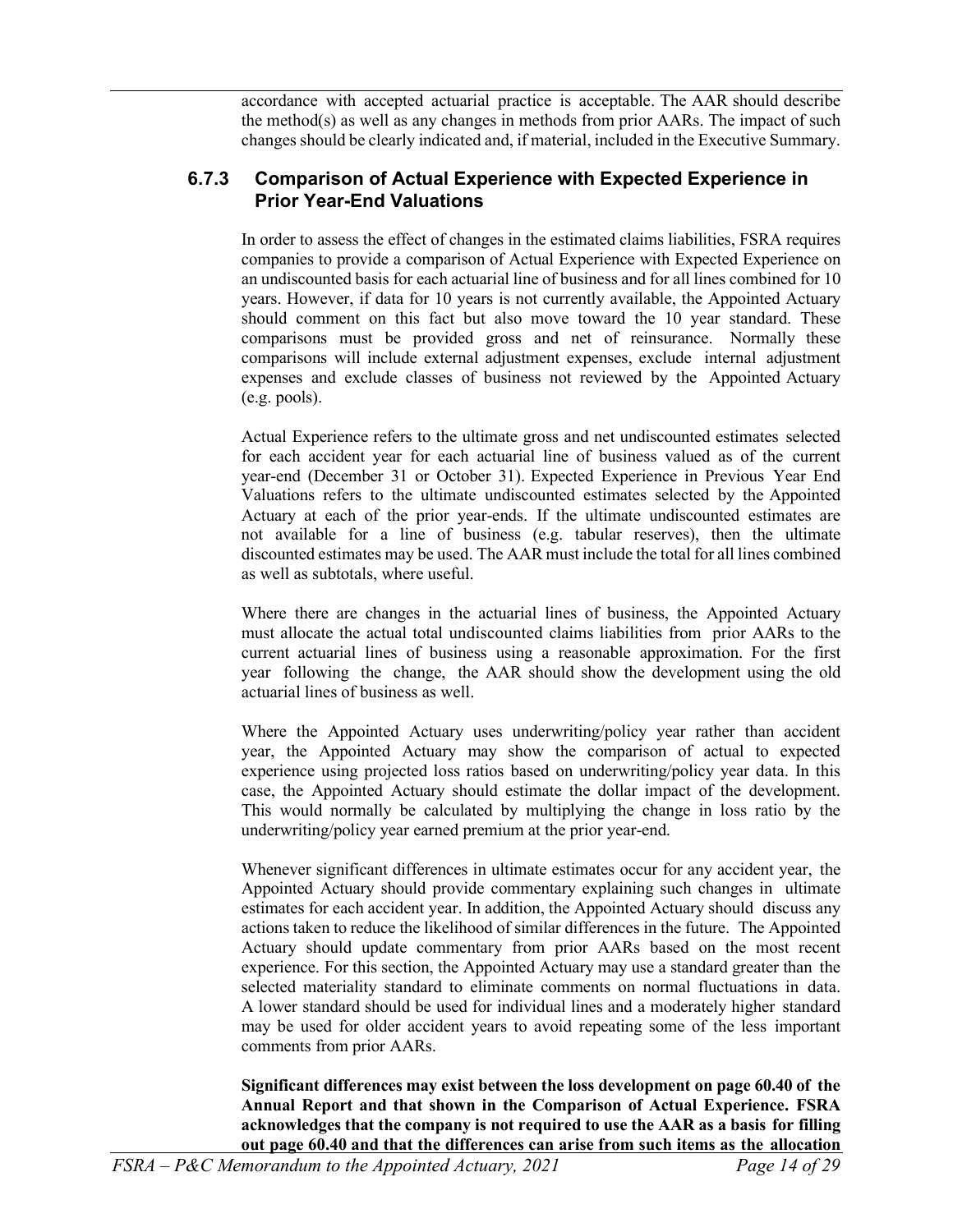**of internal loss adjustment expenses, Facility Association and Other Reserves. The Appointed Actuary should inform the Company of any significant differences and also include a discussion of the differences in the AAR or indicate that there are no differences.**

On a net basis, ultimate loss development is expected to be the same as that calculated by summing over columns (3) and (6) using data from the UCLR Analysis Exhibit in the current AAR compared to data in prior year AARs. The Appointed Actuary should quantify and explain any difference that is expected due to changes to the presentation of data in the UCLR Analysis Exhibit.

### **6.7.4 Discounted Claims Liabilities**

The claims liabilities must be discounted and include appropriate margins as required by CIA Standards of Practice.

The AAR should indicate the discount rate(s) used for the valuation and describe in detail the method used to select the discount rate(s). In particular, the selected discount rate(s) should be reduced by an explicit margin for expected credit-related events, including expected asset default. This deduction is in addition to the unexpected credit risks within the investment return rate margin. The Appointed Actuary should clearly document the rationale for the selections including where the explicit margin is zero. The AAR should include all supporting exhibits

The Appointed Actuary should quantify, disclose and justify the impact of changes in selected margins. The Appointed Actuary should also disclose in the Executive Summary cases where the impact of the changes in selected margins is material.

### <span id="page-14-0"></span>**6.8 Premium Liabilities**

The premium liabilities are normally calculated by line of business, however, the lines need not be identical to the actuarial lines of business used to estimate the claims liabilities.

FSRA expects the Appointed Actuary to comment on all aspects of components of premium liability, and particularly on the following (Please indicate if not applicable):

- expected losses, loss expenses and servicing costs on the policies in force,
- anticipated broker/agent commission,
- expected adjustments (plus or minus) to swing rated policies,
- expected changes to premiums as a result of audits, late reporting or endorsements and
- expected commission adjustments on policies with variable commissions.

The commentary should disclose whether or not the company has had a subsequent event. If there was a subsequent event, the Appointed Actuary should discuss the nature and treatment of the event in the calculation of the provisions for premium liabilities.

The Appointed Actuary should discount the premium liabilities with appropriate margins as required by CIA Standards of Practice. Where the selected interest rate or margins differ from those used in the Claims Liabilities Section, the AAR should describe the reasons for the selections.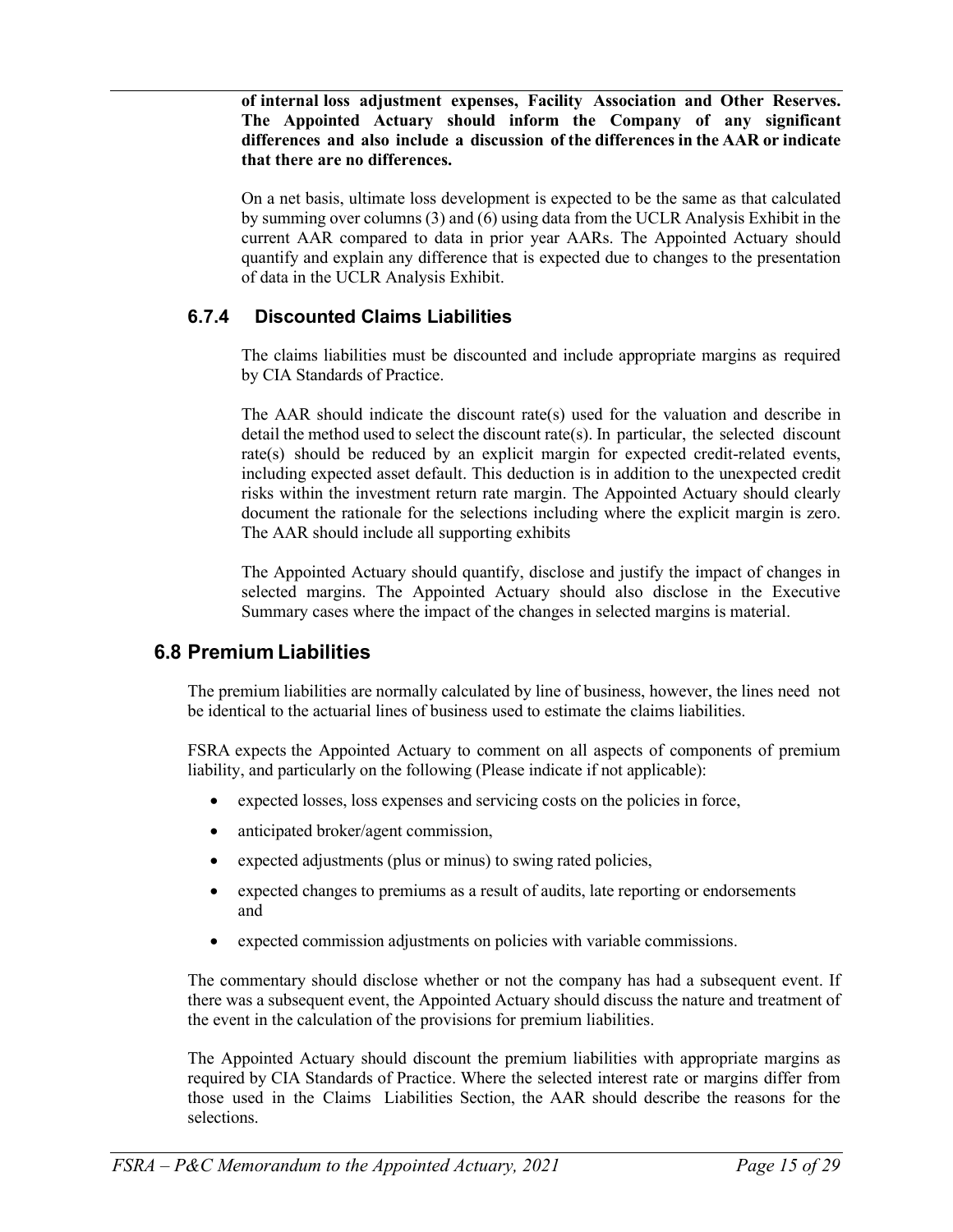The treatment of the above items may differ by company. The Appointed Actuary must demonstrate that the total of the carried premium liabilities is at least as large as his/her provision.

### <span id="page-15-0"></span>**6.9 Other Liabilities/Other Assets**

The Appointed Actuary must comment on the adequacy of reserves, including IBNR, maintained for Self-Insurance Retention (SIR) plans. SIRs represent the portion of a loss that is payable by the policyholder. The Appointed Actuary should include these in their opinion as "other net liabilities". They should be reported net of reinsurance, not net of the supporting assets. These supporting assets are to be included in the opinion as "other amounts to recover". The AAR should describe these provisions and provide details of their calculation.

Whenever amounts for salvage and subrogation are material, and therefore presented separately in the Annual Return, the Appointed Actuary must include such amounts in the opinion as "other amounts to recover". The AAR should describe the method used to calculate these amounts.

The AAR opinion should include, with commentary, any other amounts reported as Other Liabilities or Other Assets.

## <span id="page-15-2"></span><span id="page-15-1"></span>**7. OTHER DISCLOSURE REQUIREMENTS**

### **7.1 Dynamic Capital Adequacy Testing (DCAT) / Financial Condition Testing (FCT)**

The AAR must disclose the following information with respect to the DCAT/FCT reporting in the last three years:

- date on which the DCAT/FCT reports were signed by the Appointed Actuary,
- date on which the DCAT/FCT reports were presented,
- to whom the DCAT/FCT reports were presented (e.g. full board, audit committee, chief agent),
- whether the reports were presented in person or only in written form and
- date used as the start of the projection period in the DCAT/FCT reports.

## <span id="page-15-3"></span>**7.2 New Appointment**

FSRA expects Appointed Actuaries to comply with the qualification requirements contained in OSFI Guideline E-15, *Appointed Actuary: Legal Requirements, Qualifications and Peer Review*. The AAR must explicitly disclose any deviations from these qualifications, including future steps being/to be taken to meet the qualification requirements.

If the Appointed Actuary was appointed to the role during the last year, the AAR must include the following disclosures:

- date of appointment,
- date of resignation of the previous Appointed Actuary,
- date on which the regulator was notified of the appointment,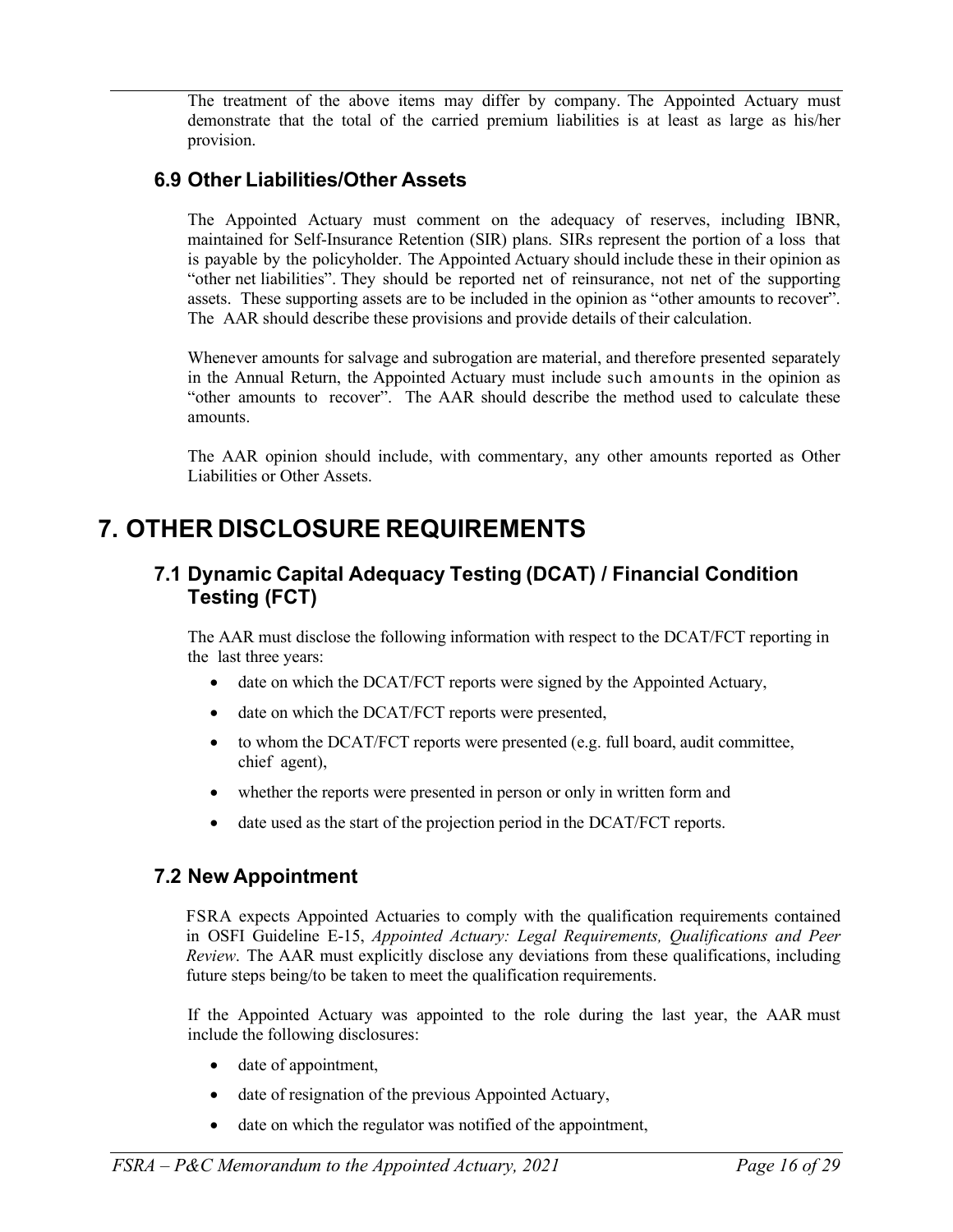- confirmation of communication with the previous Appointed Actuary, as required by the legislation, and
- list of the Appointed Actuary's qualifications, keeping in mind, but not limited to, the CIA's Rules of Professional Conduct.

## <span id="page-16-0"></span>**7.3 Annual Required Reporting to the Board or Audit Committee**

The AAR must disclose the dates on which the Appointed Actuary met with the board, the audit committee of the board or the chief agent, as required by legislation for the last three years.

### <span id="page-16-1"></span>**7.4 Continuing Professional Development Requirements**

The Appointed Actuary must disclose in the AAR that he/she is in compliance with the Continuing Professional Development requirements of the CIA.

### <span id="page-16-2"></span>**7.5 Disclosure of Compensation**

The Appointed Actuary must disclose their compensation. This disclosure is consistent with the Financial Stability Board's Principles for Sound Compensation Practices, which have been adopted by OSFI. The form of the disclosure statement should be as follows:

| <b>Disclosure of Compensation</b>                                                                                                                                                                                                                                                 |
|-----------------------------------------------------------------------------------------------------------------------------------------------------------------------------------------------------------------------------------------------------------------------------------|
| I attest that all my direct and indirect compensation is derived using the following<br>methodology:                                                                                                                                                                              |
|                                                                                                                                                                                                                                                                                   |
|                                                                                                                                                                                                                                                                                   |
|                                                                                                                                                                                                                                                                                   |
|                                                                                                                                                                                                                                                                                   |
| I confirm that I have performed my duties as Appointed Actuary without regard to any<br>personal considerations or to any influence, interest or relationship in respect of the<br>affairs of my client or employer that might impair my professional judgment or<br>objectivity. |
| I confirm that my ability to act fairly is unimpaired and that there has been full<br>disclosure of the methodology used to derive my compensation (and/or my firm's<br>compensation, if applicable) to all known direct users of my services as Appointed                        |

If the Appointed Actuary is an employee of the insurance company, the methodology should include a list of the major components of the Appointed Actuary's compensation. This could include: base salary, cash and/or stock-based bonuses, retirement and other significant benefits, other compensation (e.g. signing bonuses, severance packages), and perquisites (e.g. car allowances).

Actuary.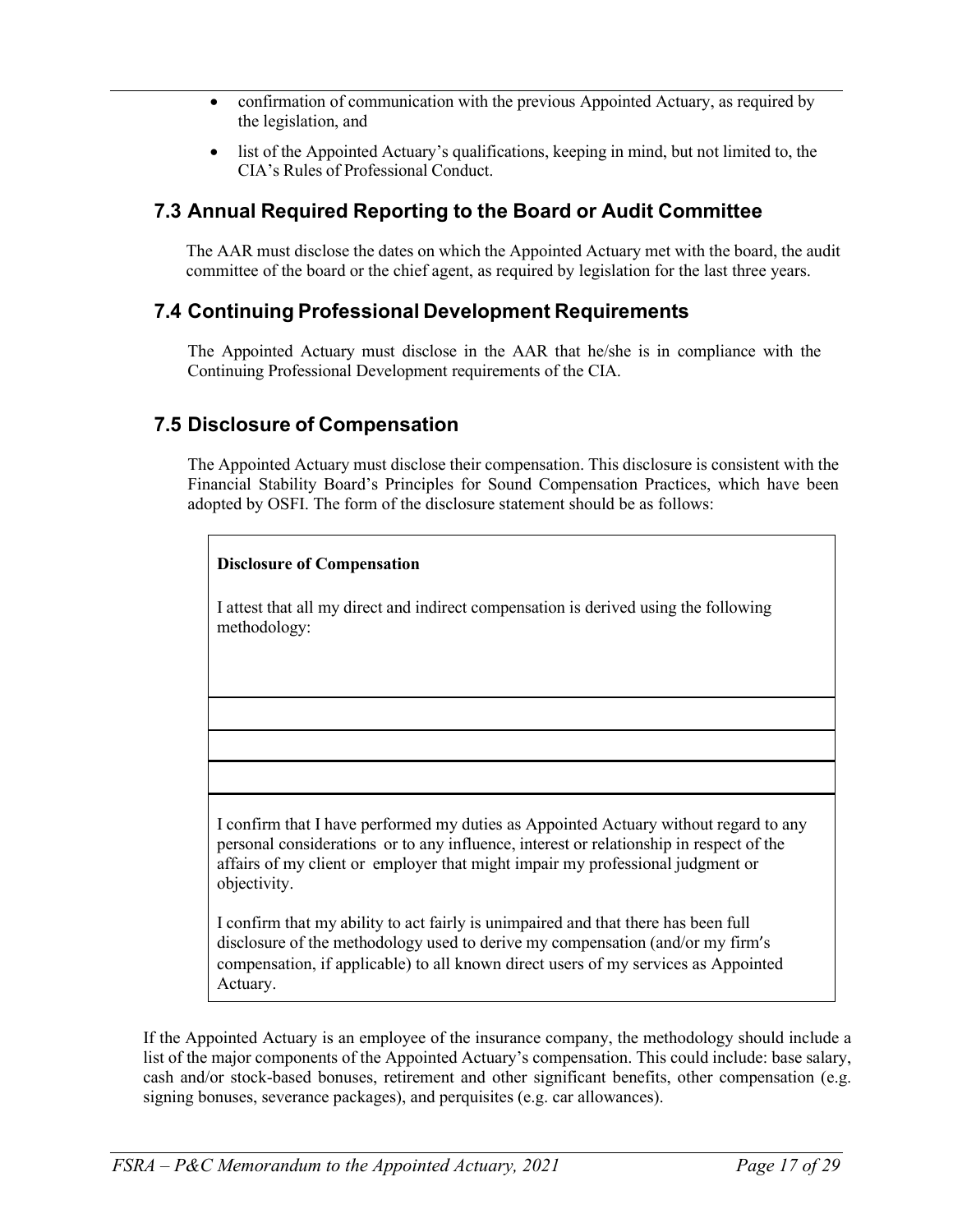For each component of the Appointed Actuary's compensation listed above that varies with the performance of the company, the value of that component as a target percentage of the base salary must be disclosed. This might include, but is not limited to, participation in a bonus plan and/or a stock option plan that is based on company performance. The company must disclose the basis used to determine the amounts of these variable compensation components.

If the Appointed Actuary serves as an external consultant to the company, then the information provided to FSRA must include:

- The consulting fees payable for the preparation of the AAR, FCT, and any other work performed as the Appointed Actuary in respect of the company's current fiscal year;
- The basis used to determine the consulting fees payable for the Appointed Actuary's work (for example, fixed fee basis, time and expense basis, as well as any caps etc.), and whether the fees include any element of incentive or results-based compensation;
- The proportion that the consulting fees payable for the Appointed Actuary's work for the company represents, as a percentage of the total revenue billed by the consulting firm's Canadian legal entity to the company in the consulting firm's prior fiscal year (<10%, 10-25%, 25-50%, 50-75%, 75%+); and
- The proportion that the consulting fees payable for the Appointed Actuary's work for the company represents, as a percentage of the total revenue billed by the consulting firm's Canadian legal entity to all clients in the consulting firm's prior fiscal year  $\left( \frac{10\%}{0.10\%}, \frac{10\%}{0.25\%}, \frac{25\%}{0.25\%} \right)$ 50%, 50-75%, 75%+)

Due to its sensitive nature, the "Disclosure of compensation" may be included in a cover letter to FSRA and, on request, to other Canadian regulators rather than as part of the AAR.

## <span id="page-17-0"></span>**7.6 Reporting Relationships of the Appointed Actuary**

The AAR should disclose the reporting relationships and dependencies of the Appointed Actuary.

For Appointed Actuaries who are employees of the company, the AAR should disclose the name and position of the person (or persons) to whom the Appointed Actuary reports as well as any changes in this regard over the past year. Both solid line and dotted line reporting relationships should be disclosed, as well any anticipated change.

When the Appointed Actuary is not an employee of the company, the AAR should disclose the names and positions of the main contacts within the company with respect to the different functions of the Appointed Actuary, such as the valuation, FCT , and MCT support (if any).

For example, the AAR should disclose the name and position of:

- The person who has hired the Appointed Actuary; and
- The company employees with whom the Appointed Actuary discusses findings and reports.

## <span id="page-17-1"></span>**7.7 Re-submitting the Appointed Actuary's report**

The AAR must disclose the reason for resubmission.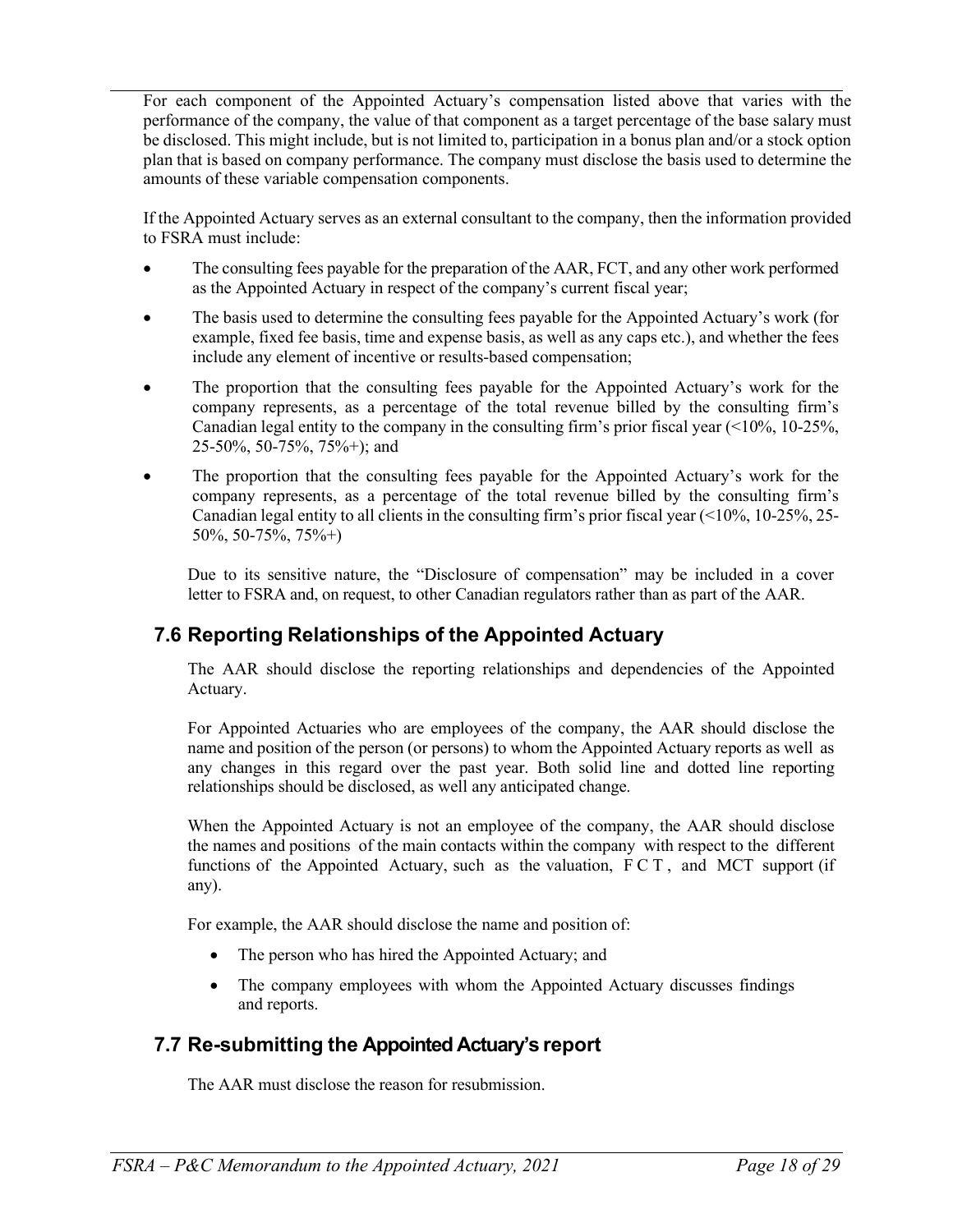# <span id="page-18-1"></span><span id="page-18-0"></span>**8. UNPAID CLAIMS AND LOSS RATIO ANALYSIS EXHIBIT**

### **8.1 Introduction**

The Unpaid Claims and Loss Ratio Analysis Exhibit (UCLR Analysis Exhibit), as shown in Appendix II, is constructed to allow the presentation and collection of industry loss information in a standard format. The compiled information allows for the analysis of the impact of discounting on claims reserves and the analysis of the evolution of loss trends. In order to achieve these objectives, the exhibits are constructed by class of insurance and by accident year and contain information on a current year and on a cumulative year basis.

### <span id="page-18-2"></span>**8.2 Data**

A page must be completed for each actuarial line of business and should reconcile to supporting exhibits in the AAR. Each actuarial line of business must be uniquely linked to one, and only one, Annual Return line of business as listed in Appendix III. For reinsurers, proportional and non-proportional business should be reported separately.

The company must specify on each page the basis, on which the Exhibit is completed, either "accident year" or "underwriting year". The selected basis should be the same for all pages. Insurers completing the exhibits on a "report year" basis should select "accident year".

If an actuarial line of business is a combination of two or more Annual Return lines, the Appointed Actuary must determine in which Annual Return line to place it to best represent the operations of the company. For actuarial lines of business where the earned premium is not available in the same detail as the claims (e.g. automobile-liability bodily injury and property damage), the Appointed Actuary should either estimate a split of the earned premium or combine the data showing it in the Annual Return line that best represents the line of business underwritten by the company.

A "Total" page must also be completed; this exhibit should balance to the AAR. An individual page does not have to be completed for a category that is not reviewed by the Appointed Actuary but the total discounted reserves including PfAD for the category must be included in Line 15 ("Other Provisions") of the "Total" page. The Appointed Actuary should also provide a breakdown with commentary in the AAR when "Other Provisions" is greater than the selected materiality.

In the UCLR Analysis Exhibit, the present value of unpaid claims and adjustment expenses (excluding PfADs) (Column [7]) is expected to be less than the total undiscounted unpaid claims and adjustment expenses (Column [6]). If amount in the column [7] is greater than the amount in column [6], the AAR must comment on the reason for such exception.

Claim counts reported in the UCLR Analysis Exhibit should be consistent with the way the Appointed Actuary defines and records claim counts in the AAR. The Appointed Actuary should provide the definition of claim count in the AAR, and describe any changes in the definition from the prior AAR. If it is difficult to obtain claim count information (e.g. reinsurers, assumed business, etc.), the Appointed Actuary should provide a rationale in the AAR for why claim count cannot be reported.

The definition of claim count could include, if applicable, but not be limited to:

whether an occurrence with payments for multiple coverages/parties is counted as one claim or multiple claims,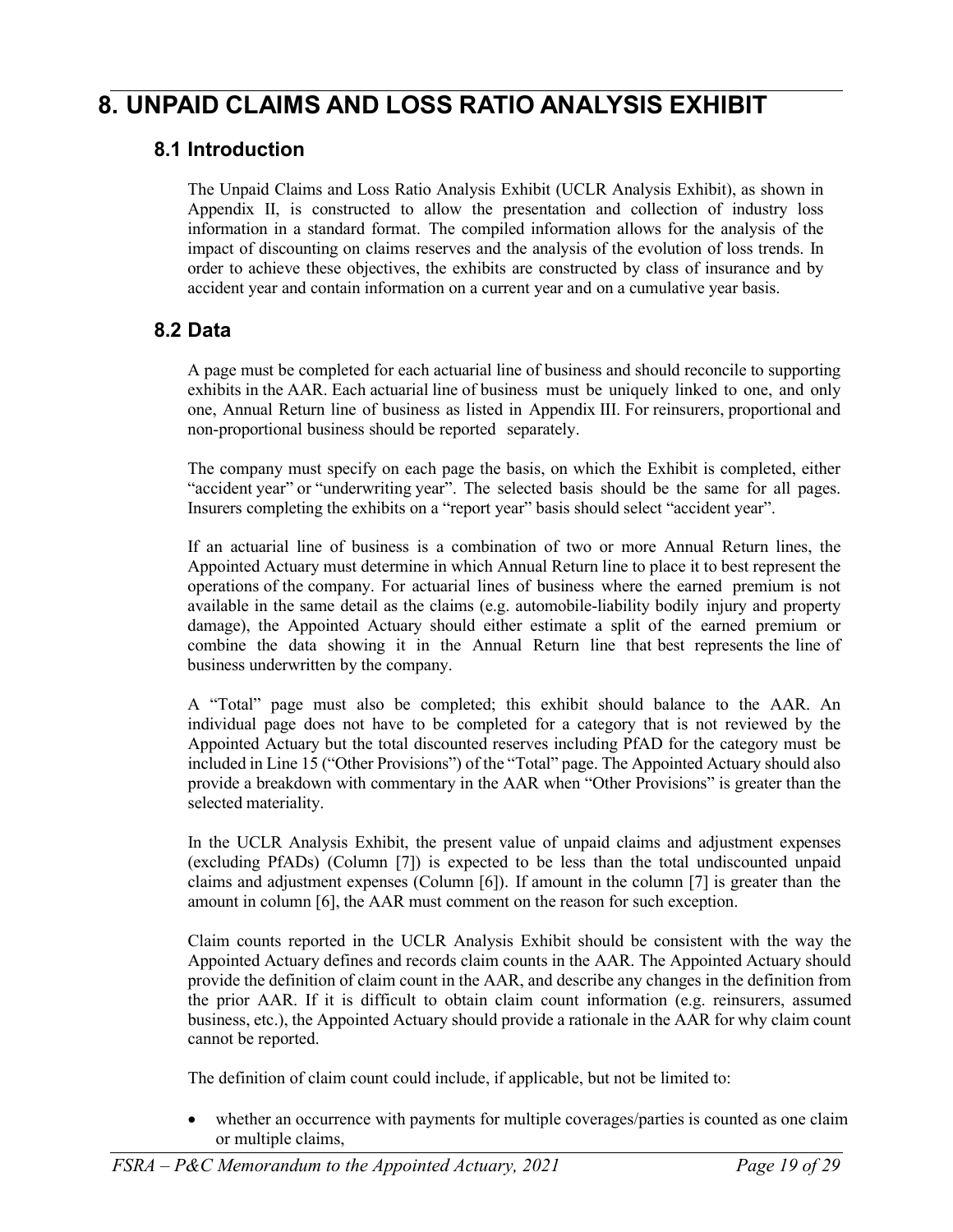- whether claims with no case outstanding and no payments are included in the definition of reported claim counts, and
- how reopened claims are treated.

The UCLR Analysis Exhibit should be completed on a net basis, with the Appointed Actuary defining "net" in the AAR. For instance, if the Appointed Actuary has completed his or her net analysis gross of intra-group reinsurance, the UCLR Analysis Exhibit should also be completed on this basis. Any adjustments to the net basis as reported in the AAR (e.g. industry pools or inter-company reinsurance) should be made in Lines 14 and 15 of the "Total" page.

The Appointed Actuary is responsible to ensure the accuracy of the UCLR Analysis Exhibit and accompanying electronic filing.

Note that figures must be expressed in thousands of Canadian dollars.

Appendix IV contains detailed instruction for completing the UCLR Analysis Exhibit.

Detailed instruction for the completion of the electronic filing can be found on OSFI's website: *[Instructions](http://www.osfi-bsif.gc.ca/Eng/fi-if/rtn-rlv/fr-rf/ic-sa/pc-sam/Pages/PCInstrElectrFiling.aspx) for Electronic Filing - Data from the Unpaid Claims and Loss Ratio [Exhibits](http://www.osfi-bsif.gc.ca/Eng/fi-if/rtn-rlv/fr-rf/ic-sa/pc-sam/Pages/PCInstrElectrFiling.aspx)*.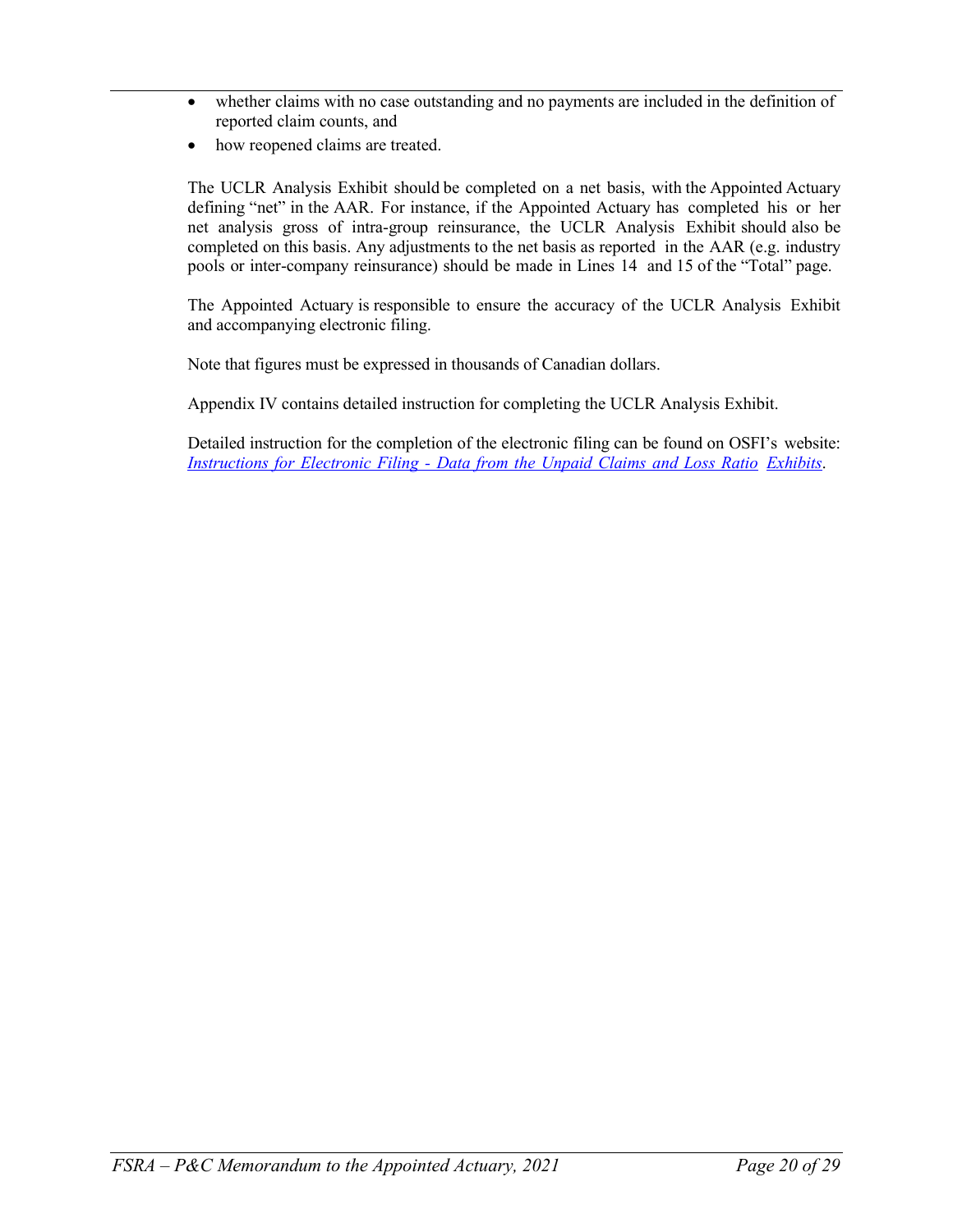# <span id="page-20-0"></span>**9. Appendix I - Expression of Opinion**

I have valued the policy liabilities [and reinsurance recoverables] of [the Company] for its [consolidated] [statement of financial position] at [31 December XXXX] and their changes in the [consolidated] [statement of income] for the year then ended in accordance with accepted actuarial practice in Canada including selection of appropriate assumptions and methods.

#### **(Qualifications should be included here)**

In my opinion, the amount of policy liabilities [net of reinsurance recoverables] makes appropriate provision for all policy obligations and the [consolidated] financial statements fairly present the results of the valuation.

The results of my valuation together with amounts carried in the Annual Return are the following:

| <b>Claims Liabilities</b>                                       | <b>Carried in Annual</b><br>$Return(\$'000)$ | <b>Appointed Actuary's</b><br>Estimate(\$'000) |
|-----------------------------------------------------------------|----------------------------------------------|------------------------------------------------|
| (1) Direct unpaid claims and adjustment expenses                |                                              |                                                |
| (2) Assumed unpaid claims and adjustment expenses               |                                              |                                                |
| (3) Gross unpaid claims and adjustment expenses                 |                                              |                                                |
| (4) Ceded unpaid claims and adjustment expenses                 |                                              |                                                |
| (5) Other amounts to recover                                    |                                              |                                                |
| (6) Other net liabilities                                       |                                              |                                                |
| (7) Net unpaid claims and adjustment expenses $(3)-(4)-(5)+(6)$ |                                              |                                                |

| <b>Premium Liabilities</b>                                                                                  | <b>Carried in Annual</b><br>Return $(\$$ '000)<br>(Col. 1) | <b>Appointed Actuary's</b><br>Estimate (\$'000)<br>(Col. 2) |  |  |  |
|-------------------------------------------------------------------------------------------------------------|------------------------------------------------------------|-------------------------------------------------------------|--|--|--|
| (1) Gross policy liabilities in connection with unearned premiums                                           |                                                            |                                                             |  |  |  |
| (2) Net policy liabilities in connection with unearned premiums                                             |                                                            |                                                             |  |  |  |
| (3) Gross unearned premiums                                                                                 |                                                            |                                                             |  |  |  |
| (4) Net unearned premiums                                                                                   |                                                            |                                                             |  |  |  |
| (5) Premium deficiency                                                                                      |                                                            |                                                             |  |  |  |
| (6) Other net liabilities                                                                                   |                                                            |                                                             |  |  |  |
| (7) Deferred policy acquisition expenses                                                                    |                                                            |                                                             |  |  |  |
| (8) Maximum policy acquisition expenses deferrable<br>$[(4)+(5)+(9)]_{\text{Col. }1-(2)_{\text{Col. }2}$    |                                                            |                                                             |  |  |  |
| $(9)$ Unearned Commissions + Ceded Deferred Premium Taxes +<br>Ceded Deferred Insurance Operations Expenses |                                                            |                                                             |  |  |  |

FCIA Signature of Appointed Actuary Date opinion was rendered

**FCIA** 

Printed name of Appointed Actuary Location opinion was rendered

The language in square brackets is variable and other language may be adjusted to conform to interim financial statements and to the terminology and presentation in the financial statements.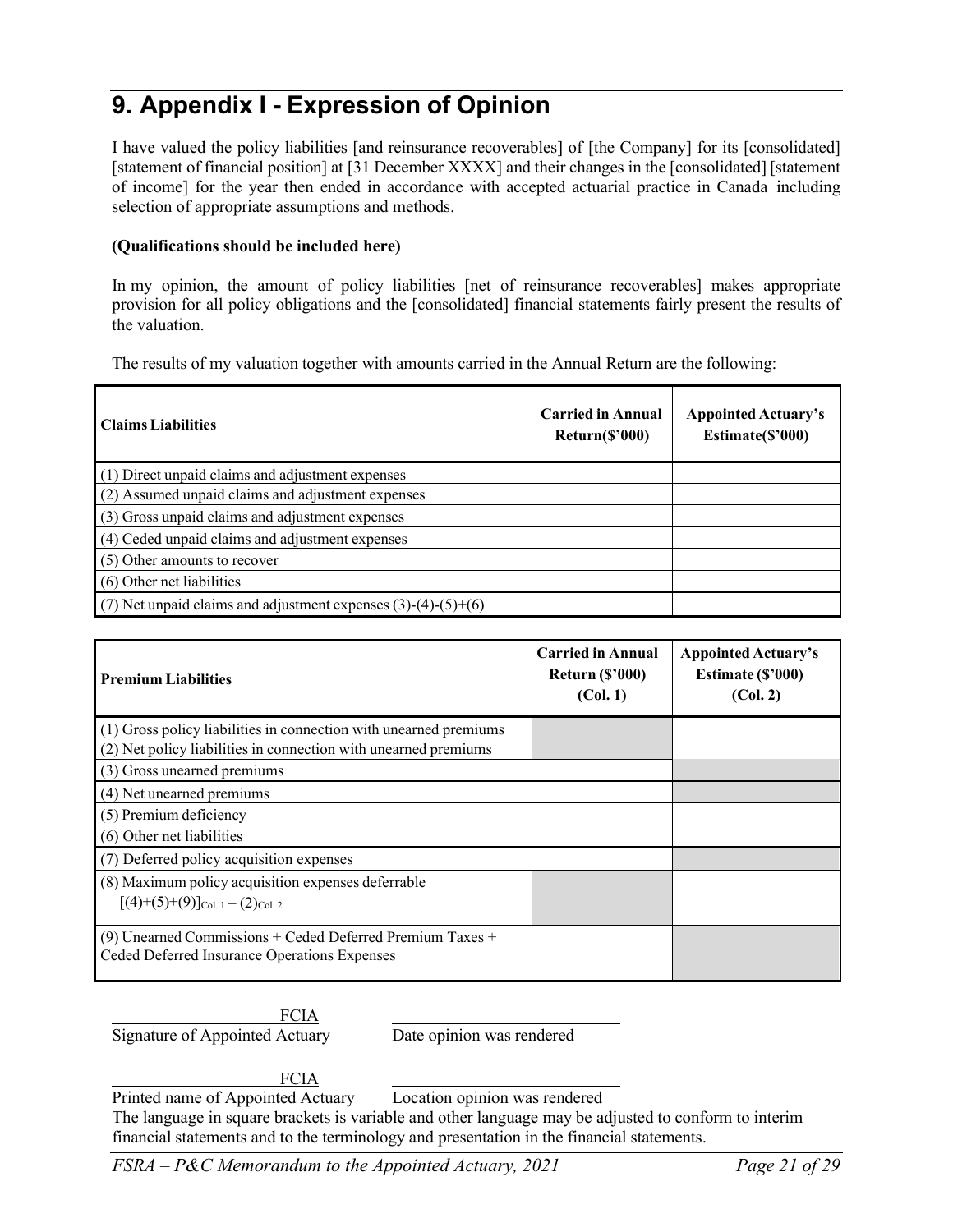# **10. Appendix II - Unpaid Claims and Loss Ratio Analysis Exhibit**

#### **Unpaid Claims and Loss Ratio Analysis Exhibit (030)**

(Allamounts areonaNetbasis andin\$'000)

| <b>Exhibit Category Code:</b>   | Total |
|---------------------------------|-------|
| <b>Actuary's Category Code:</b> | Total |
| <b>Aggregation Type Code:</b>   |       |

<span id="page-21-0"></span>

|                |              |                                                 | Paid Losses <sup>a</sup> |                                   |                                                                  |                                                       |                |       | <b>Unpaid Claim Analysis<sup>a</sup></b>                                          |                            |                         |                                  |                                      |                                          |                    | Loss Ratio Analysis <sup>a</sup>                     |          | <b>Claim Counts</b> | <b>AsatPrior Year-end</b>                                                |                                  |
|----------------|--------------|-------------------------------------------------|--------------------------|-----------------------------------|------------------------------------------------------------------|-------------------------------------------------------|----------------|-------|-----------------------------------------------------------------------------------|----------------------------|-------------------------|----------------------------------|--------------------------------------|------------------------------------------|--------------------|------------------------------------------------------|----------|---------------------|--------------------------------------------------------------------------|----------------------------------|
| Lineno         |              | <b>Accident/</b><br>Underwriting<br>Year        |                          |                                   | Bornhuetter-                                                     | Undiscounted Unpaid Claims and Adjustment<br>Expenses |                |       | Provision and Margin for Adverse Deviation<br>(PfAD and MfAD)<br>Present Value of |                            |                         |                                  |                                      |                                          |                    |                                                      |          |                     | Total                                                                    |                                  |
|                | Year<br>code |                                                 | Current Year<br>(XXXX)   | Cumulative<br>(XXXX and<br>Prior) | Ferguson Initial<br><b>Expected Loss</b><br>Ratio<br>Assumptions | Case<br>Reserves                                      | <b>IBNR</b>    | Total | Unpaid Claims<br>and Adjustment<br>Expenses - Total                               | PfAD:<br>Claims<br>(\$000) | MfAD:<br>Claims<br>(% ) | PfAD:<br>Reinsurance<br>(\$'000) | PfAD:<br>Interest<br>Rate<br>(\$000) | Discounted<br>Reserves Including<br>PfAD | Earned<br>Premiums | Undiscounted Openas at Reported to<br>Loss Ratio (%) | Year-end | Date                | Undiscounted<br>Unpaid Claims<br>and Adjustment<br>Expenses <sup>a</sup> | Reported Claim<br>Counts to Date |
|                |              | (01)                                            | (02)                     | (03)                              | (22)                                                             | (04)                                                  | (05)           | (06)  | (07)                                                                              | (08)                       | (09)                    | (10)                             | (11)                                 | (12)                                     | (13)               | (16)                                                 | (18)     | (19)                | (20)                                                                     | (21)                             |
|                |              |                                                 | m1                       | m2                                | m3                                                               | m4                                                    | m <sub>5</sub> | m6    | m7                                                                                | m8                         | m9                      | m10                              | m11                                  | m12                                      | m13                | m14                                                  | m15      | m16                 | m17                                                                      | m18                              |
|                | 01           | XXXX-10 & Prior                                 |                          |                                   |                                                                  |                                                       |                |       |                                                                                   |                            |                         |                                  |                                      |                                          |                    |                                                      |          |                     |                                                                          |                                  |
| $\overline{2}$ | 02           | XXXX-9                                          |                          |                                   |                                                                  |                                                       |                |       |                                                                                   |                            |                         |                                  |                                      |                                          |                    |                                                      |          |                     |                                                                          |                                  |
| 3              | 03           | XXXX-8                                          |                          |                                   |                                                                  |                                                       |                |       |                                                                                   |                            |                         |                                  |                                      |                                          |                    |                                                      |          |                     |                                                                          |                                  |
| $\overline{4}$ | 04           | XXXX-7                                          |                          |                                   |                                                                  |                                                       |                |       |                                                                                   |                            |                         |                                  |                                      |                                          |                    |                                                      |          |                     |                                                                          |                                  |
| 5              | 05           | XXXX-6                                          |                          |                                   |                                                                  |                                                       |                |       |                                                                                   |                            |                         |                                  |                                      |                                          |                    |                                                      |          |                     |                                                                          |                                  |
| 6              | 06           | XXXX-5                                          |                          |                                   |                                                                  |                                                       |                |       |                                                                                   |                            |                         |                                  |                                      |                                          |                    |                                                      |          |                     |                                                                          |                                  |
| $\overline{7}$ | 07           | XXXX-4                                          |                          |                                   |                                                                  |                                                       |                |       |                                                                                   |                            |                         |                                  |                                      |                                          |                    |                                                      |          |                     |                                                                          |                                  |
| 8              | 08           | XXXX-3                                          |                          |                                   |                                                                  |                                                       |                |       |                                                                                   |                            |                         |                                  |                                      |                                          |                    |                                                      |          |                     |                                                                          |                                  |
| 9              | 09           | XXXX-2                                          |                          |                                   |                                                                  |                                                       |                |       |                                                                                   |                            |                         |                                  |                                      |                                          |                    |                                                      |          |                     |                                                                          |                                  |
| 10             | 10           | XXXX-1                                          |                          |                                   |                                                                  |                                                       |                |       |                                                                                   |                            |                         |                                  |                                      |                                          |                    |                                                      |          |                     |                                                                          |                                  |
| 11             | 11           | <b>XXXX</b>                                     |                          |                                   |                                                                  |                                                       |                |       |                                                                                   |                            |                         |                                  |                                      |                                          |                    |                                                      |          |                     |                                                                          |                                  |
| 12             | 99           | Total                                           |                          |                                   |                                                                  |                                                       |                |       |                                                                                   |                            |                         |                                  |                                      |                                          |                    |                                                      |          |                     |                                                                          |                                  |
|                |              | APV Reserves including ULAE, FA and Other (040) |                          |                                   |                                                                  |                                                       |                |       |                                                                                   |                            |                         |                                  |                                      |                                          |                    |                                                      |          |                     |                                                                          |                                  |
|                |              |                                                 |                          |                                   |                                                                  |                                                       |                |       |                                                                                   |                            |                         |                                  |                                      |                                          |                    |                                                      |          |                     |                                                                          |                                  |

 $\mathbb{R}^2$ 

| 13 | ULAE - Total                      | m19 |  |
|----|-----------------------------------|-----|--|
| 14 | "Facility Association" and "Plan" | m20 |  |
| 15 | <b>Other Provisions</b>           | m21 |  |
| 16 | <b>Grand Total</b>                | m22 |  |

a) Including Allocated Ioss adjustment expenses (ALAE),but<br>excluding Unallocated Ioss adjustment expenses (ULAE),<br>except for lines 13 to 15.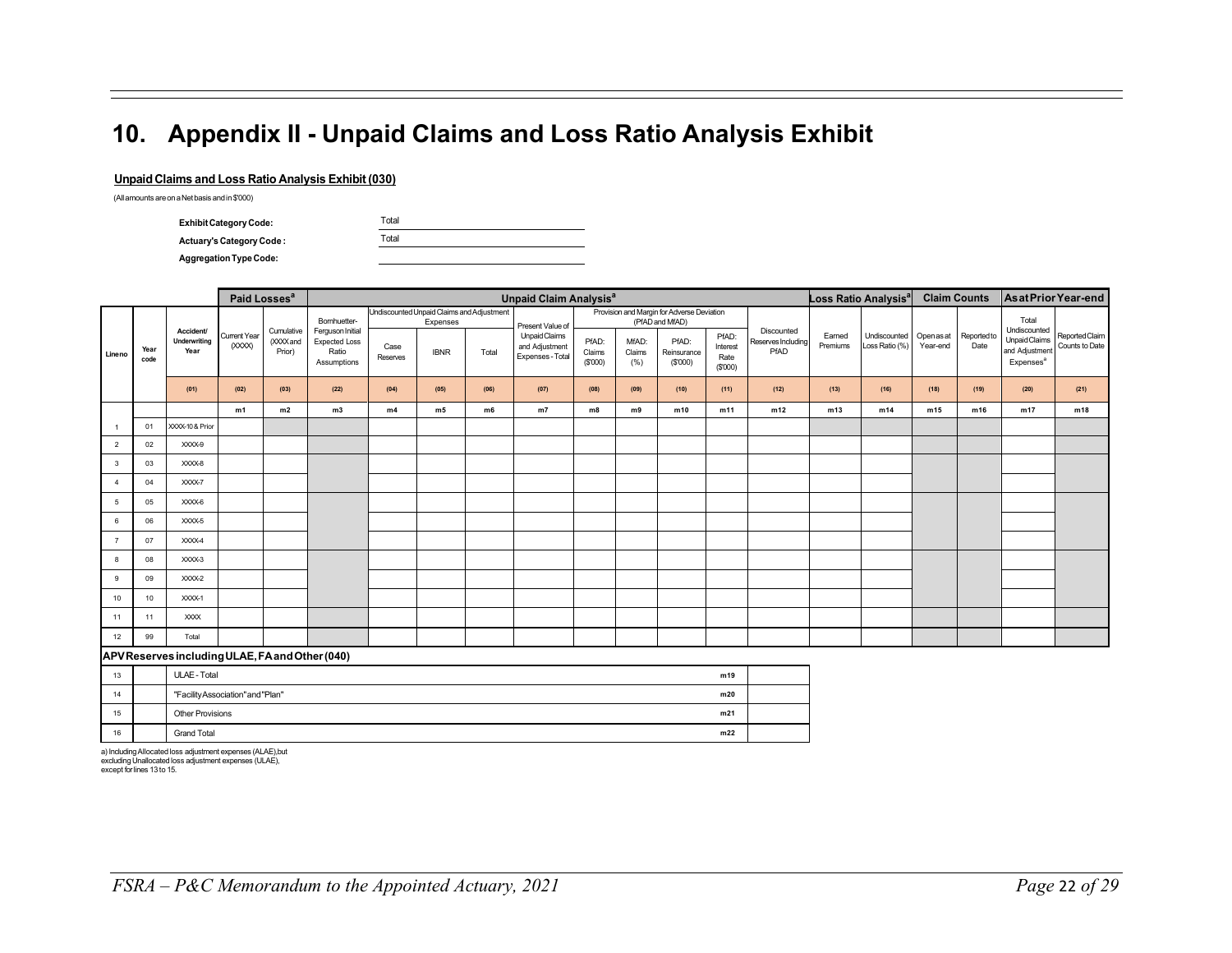#### **Unpaid Claims and Loss Ratio Analysis Exhibit (030)**

(All amounts are on aNet basis and in \$'000)

**ExhibitCategoryCode:**

**Actuary'sCategoryCode :**

**AggregationTypeCode:**

|                |                                |                              |                               | Paid Losses <sup>a</sup> |                                       |                                                       |             |       | <b>Unpaid Claim Analysis<sup>a</sup></b>                   |                            |                         |                                                               |                                      |                            |                   | Loss Ratio Analysis <sup>a</sup> |                                    | <b>Claim Counts</b> |                                                                 | As at Prior Year-end             |
|----------------|--------------------------------|------------------------------|-------------------------------|--------------------------|---------------------------------------|-------------------------------------------------------|-------------|-------|------------------------------------------------------------|----------------------------|-------------------------|---------------------------------------------------------------|--------------------------------------|----------------------------|-------------------|----------------------------------|------------------------------------|---------------------|-----------------------------------------------------------------|----------------------------------|
| Line<br>no     |                                | <b>Accident Year</b>         |                               | Cumulative               | Bornhuetter-<br>Ferguson Initial      | Undiscounted Unpaid Claims and Adjustment<br>Expenses |             |       | Present Value of                                           |                            |                         | Provision and Margin for Adverse Deviation<br>(PfAD and MfAD) |                                      | Discounted                 |                   |                                  |                                    |                     | Total<br>Undiscounted                                           |                                  |
|                | Year<br>code                   |                              | <b>Current Year</b><br>(XXXX) | (XXXXand<br>Prior)       | Expected Loss<br>Ratio<br>Assumptions | Case<br>Reserves                                      | <b>IBNR</b> | Total | <b>Unpaid Claims</b><br>and Adjustment<br>Expenses - Total | PfAD:<br>Claims<br>(\$000) | MfAD:<br>Claims<br>(% ) | PfAD:<br>Reinsurance<br>(\$'000)                              | PfAD:<br>Interest<br>Rate<br>(\$000) | Reserves Including<br>PfAD | Eamed<br>Premiums | Undiscounted<br>Loss Ratio(%)    | Open as at Reported to<br>Year-end | Date                | <b>Unpaid Claims</b><br>and Adjustment<br>Expenses <sup>a</sup> | Reported Claim<br>Counts to Date |
|                |                                | (01)                         | (02)                          | (03)                     | (22)                                  | (04)                                                  | (05)        | (06)  | (07)                                                       | (08)                       | (09)                    | (10)                                                          | (11)                                 | (12)                       | (13)              | (16)                             | (18)                               | (19)                | (20)                                                            | (21)                             |
|                |                                |                              | m1                            | m2                       | m3                                    | m4                                                    | m5          | m6    | m7                                                         | m8                         | m9                      | m10                                                           | m11                                  | m12                        | m13               | m14                              | m15                                | m16                 | m17                                                             | m18                              |
|                | 01                             | XXXX-10& Prior               |                               |                          |                                       |                                                       |             |       |                                                            |                            |                         |                                                               |                                      |                            |                   |                                  |                                    |                     |                                                                 |                                  |
| $\overline{2}$ | 02                             | XXXX-9                       |                               |                          |                                       |                                                       |             |       |                                                            |                            |                         |                                                               |                                      |                            |                   |                                  |                                    |                     |                                                                 |                                  |
| 3              | 03                             | XXXX-8                       |                               |                          |                                       |                                                       |             |       |                                                            |                            |                         |                                                               |                                      |                            |                   |                                  |                                    |                     |                                                                 |                                  |
| $\overline{4}$ | 04                             | XXXX-7                       |                               |                          |                                       |                                                       |             |       |                                                            |                            |                         |                                                               |                                      |                            |                   |                                  |                                    |                     |                                                                 |                                  |
| 5              | 05                             | XXXX-6                       |                               |                          |                                       |                                                       |             |       |                                                            |                            |                         |                                                               |                                      |                            |                   |                                  |                                    |                     |                                                                 |                                  |
| 6              | 06                             | XXXX-5                       |                               |                          |                                       |                                                       |             |       |                                                            |                            |                         |                                                               |                                      |                            |                   |                                  |                                    |                     |                                                                 |                                  |
| $\overline{7}$ | 07                             | XXXX-4                       |                               |                          |                                       |                                                       |             |       |                                                            |                            |                         |                                                               |                                      |                            |                   |                                  |                                    |                     |                                                                 |                                  |
| 8              | 08                             | XXXX-3                       |                               |                          |                                       |                                                       |             |       |                                                            |                            |                         |                                                               |                                      |                            |                   |                                  |                                    |                     |                                                                 |                                  |
| 9              | 09                             | XXXX-2                       |                               |                          |                                       |                                                       |             |       |                                                            |                            |                         |                                                               |                                      |                            |                   |                                  |                                    |                     |                                                                 |                                  |
| 10             | 10                             | XXXX-1                       |                               |                          |                                       |                                                       |             |       |                                                            |                            |                         |                                                               |                                      |                            |                   |                                  |                                    |                     |                                                                 |                                  |
| 11             | 11                             | <b>XXXX</b>                  |                               |                          |                                       |                                                       |             |       |                                                            |                            |                         |                                                               |                                      |                            |                   |                                  |                                    |                     |                                                                 |                                  |
| 12             | 99                             | Total                        |                               |                          |                                       |                                                       |             |       |                                                            |                            |                         |                                                               |                                      |                            |                   |                                  |                                    |                     |                                                                 |                                  |
|                |                                | MfAD and Interest Rate (050) |                               |                          |                                       |                                                       |             |       |                                                            |                            |                         |                                                               |                                      |                            |                   |                                  |                                    |                     |                                                                 |                                  |
| 17             | MfAD: Reinsurance(%)<br>m23    |                              |                               |                          |                                       |                                                       |             |       |                                                            |                            |                         |                                                               |                                      |                            |                   |                                  |                                    |                     |                                                                 |                                  |
| 18             | MfAD: Interest Rate (%)<br>m24 |                              |                               |                          |                                       |                                                       |             |       |                                                            |                            |                         |                                                               |                                      |                            |                   |                                  |                                    |                     |                                                                 |                                  |

a) Including Allocated loss adjustment expenses (ALAE), but excluding Unallocated loss adjustment expenses (ULAE)

19 Interest Rate to Discount Unpaid Claims and Adjustment Expenses (%) **m25**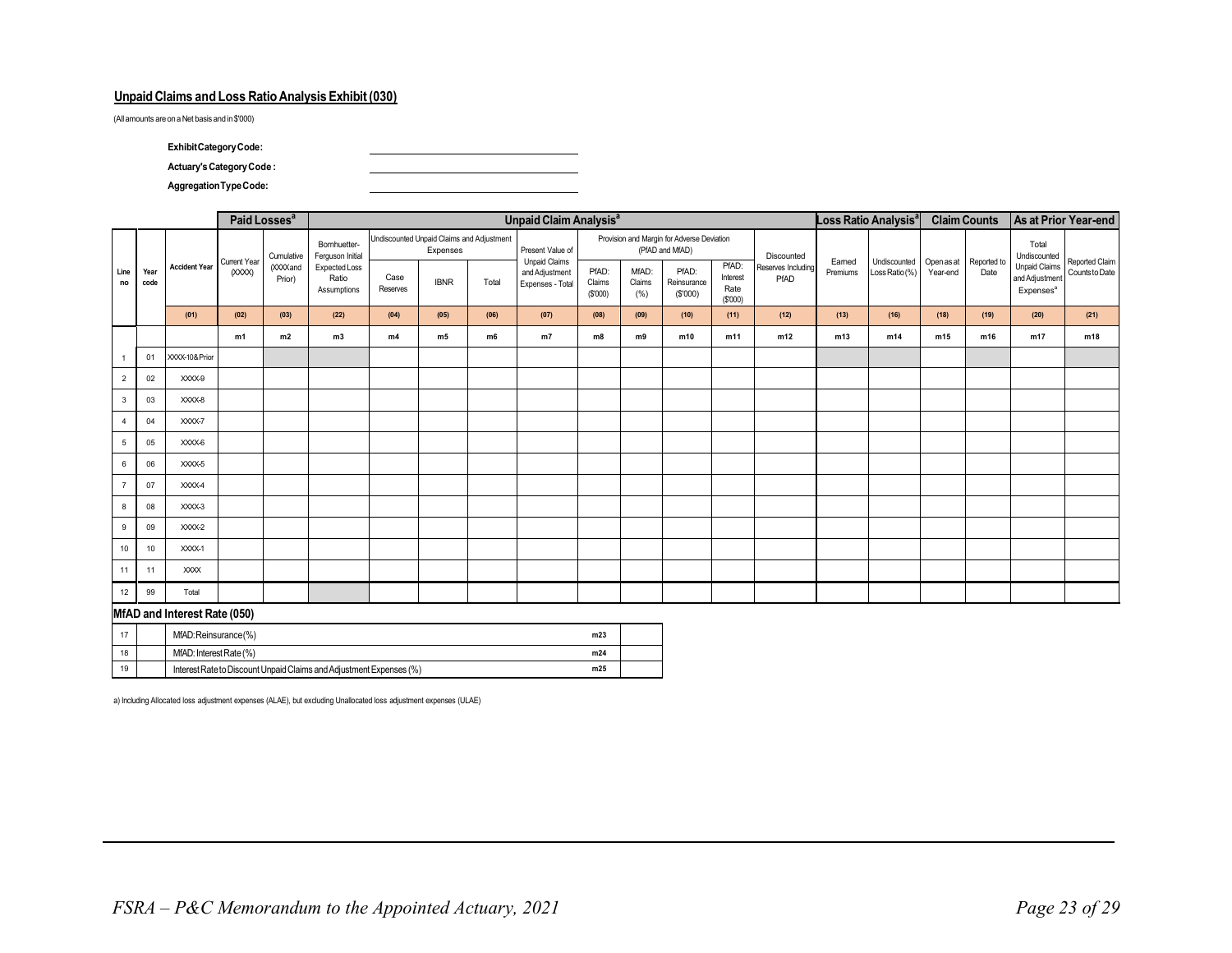# <span id="page-23-0"></span>**11. Appendix III – Annual Return Lines of Business**

- Property-Personal
- Property-Commercial
- Aircraft
- Automobile-Liability Private Passenger
- Automobile-Personal Accident Private Passenger
- Automobile-Other Private Passenger
- Automobile-Liability Other than Private Passenger
- Automobile-Personal Accident Other than Private Passenger
- Automobile-Other Other than Private Passenger
- Boiler and Machinery
- Credit
- Credit Protection
- Fidelity
- Hail
- Legal Expense
- Liability
- Mortgage
- Other Approved Products
- Surety
- Title
- Marine
- Accident and Sickness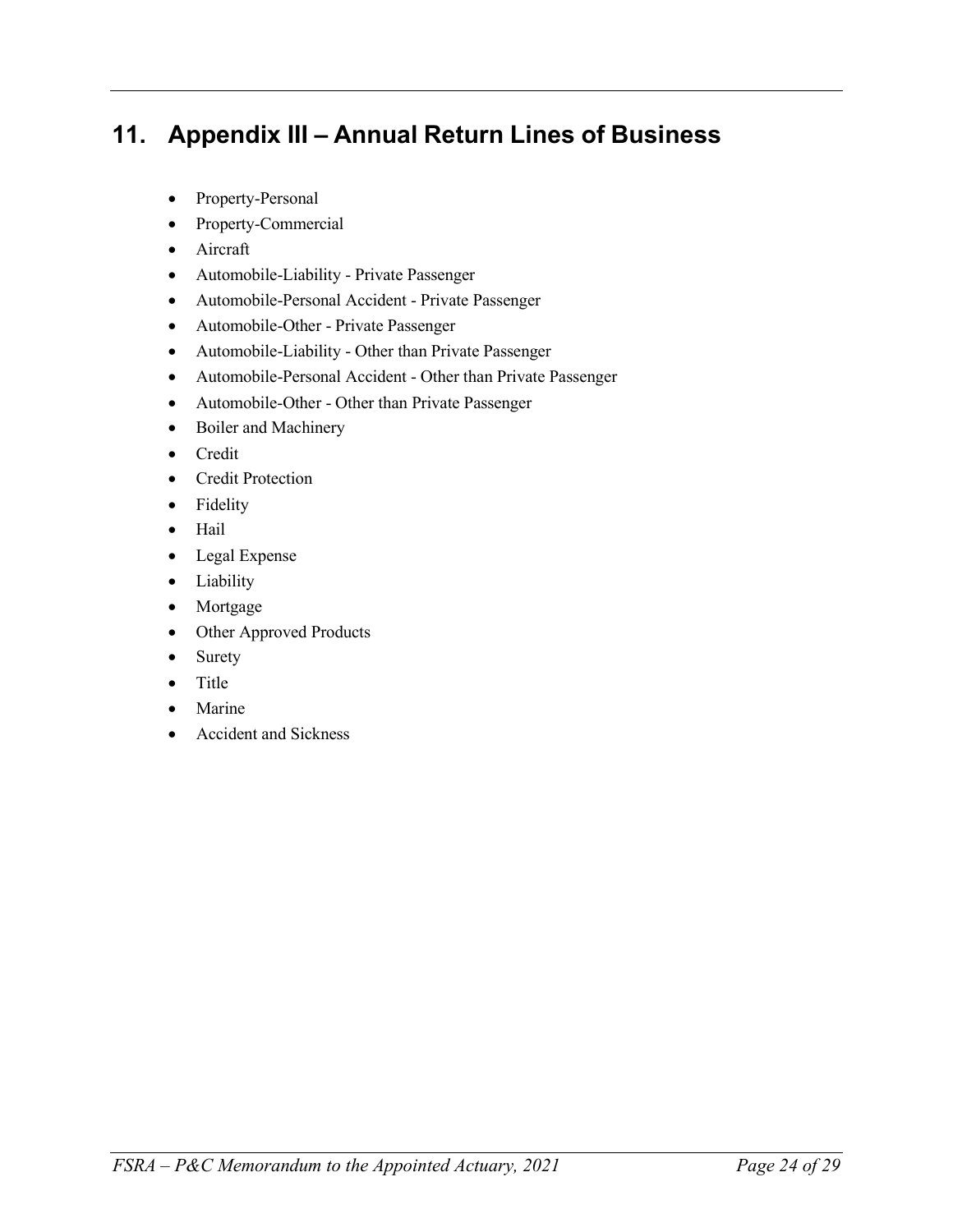## <span id="page-24-0"></span>**12. Appendix IV - Unpaid Claims and Loss Ratio Analysis Exhibit**

### <span id="page-24-2"></span><span id="page-24-1"></span>**12.1 Information Contained in the Unpaid Claims and Loss Ratio Analysis Exhibits (by Column)**

The UCLR Analysis Exhibit contains amounts segregated by accident years (refer to Section 12.3 for instructions on other than an accident year basis). All amounts entered on the UCLR Analysis Exhibit are to be expressed in Canadian dollars and rounded to the nearest thousand dollars.

<span id="page-24-3"></span>Columns 03, 13, 16, 19, 21 and 22 must be completed for the past 10 accident years while columns 02, 04 through 12, 18 and 20 must be completed for all accident years.

### **12.1.1 Column 01 – Accident Year or Underwriting Year**

Column 01 of the exhibit represents the segregation by accident/underwriting year, as specified in Aggregation Type Code. Line 11 represents the most recent accident/underwriting year, lines 02 to 10 represent the nine prior accident/underwriting years and line 01 represents all prior years to line 02.

### <span id="page-24-4"></span>**12.1.2 Column 02 – Paid Losses: Current Year**

Column 02 represents the paid claims and paid allocated adjustment expenses for the current calendar year.

Paid losses for Accident year XXXX-10 & Prior should be reported in Line 1.

### <span id="page-24-5"></span>**12.1.3 Column 03 – Paid Losses: Cumulative**

Column 03 represents the cumulative paid claims and paid allocated adjustment expenses for all calendar years.

### <span id="page-24-6"></span>**12.1.4 Column 04 – Undiscounted Unpaid Claims and Adjustment Expenses: Case Reserves**

Undiscounted case basis reserves of the unpaid claims and allocated adjustment expenses are presented in column 04. If the claims liabilities are case reserved on a discounted basis (e.g. tabular reserves), the discounted case reserves are to be entered.

### <span id="page-24-7"></span>**12.1.5 Column 05 – Undiscounted Unpaid Claims and Adjustment Expenses: IBNR**

Undiscounted incurred but not reported reserves are shown in column 05. These reserves also include any adjustment for the deficiency or redundancy of the case reserves (also known as the broad definition of IBNR) presented in column 04. The undiscounted IBNR includes all amounts related to the undiscounted unpaid allocated adjustment expenses. If the undiscounted claim liabilities for a line are not available, (e.g. tabular reserves), then the discounted IBNR should be entered.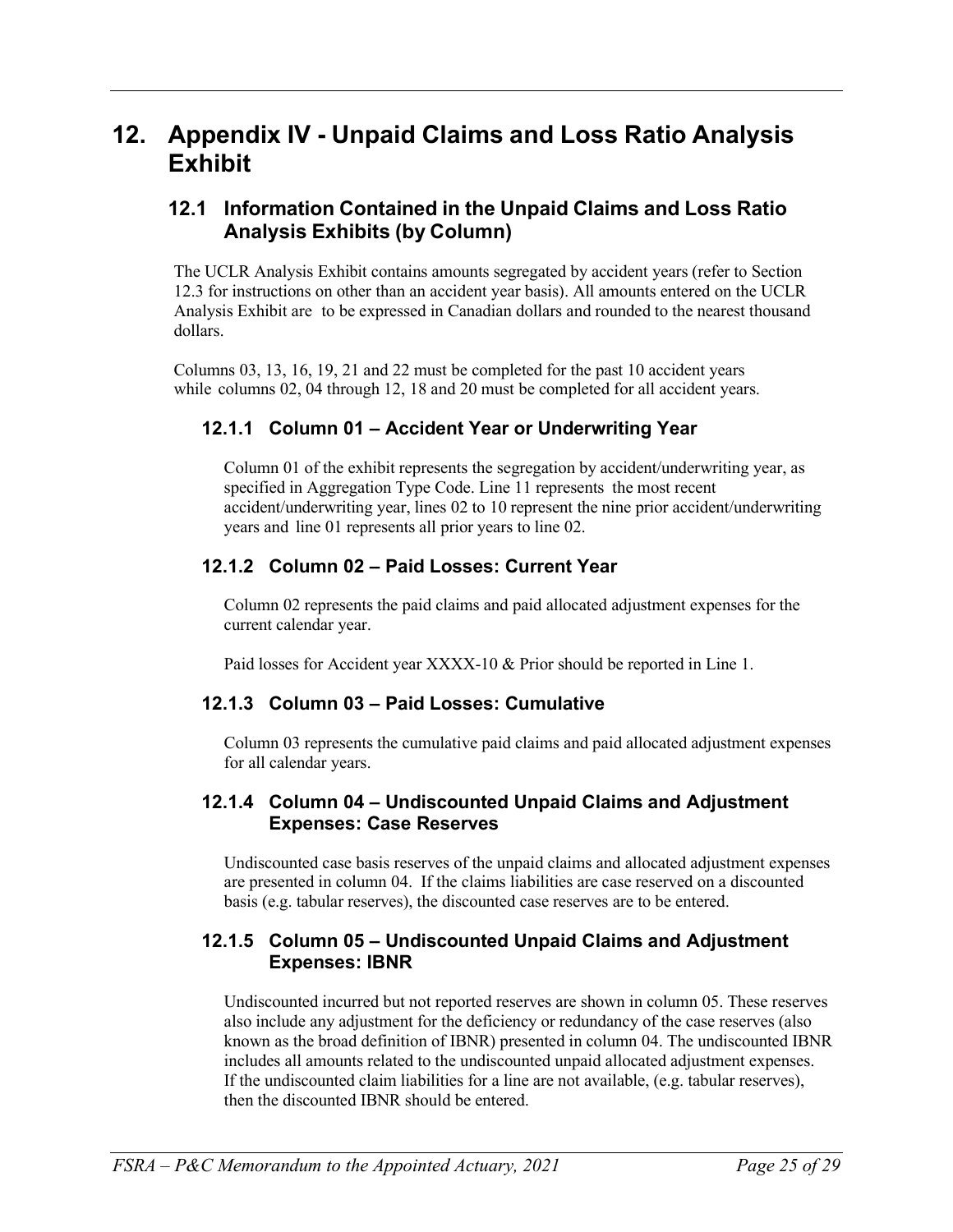### <span id="page-25-0"></span>**12.1.6 Column 06 – Undiscounted Unpaid Claims and Adjustment Expenses: Total**

This is the total of columns 04 and 05.

### <span id="page-25-1"></span>**12.1.7 Column 07 – Present Value of Unpaid Claims and Adjustment Expenses: Total**

Present value case basis reserves and IBNR of the unpaid claims and allocated adjustment expenses are presented in column 07. The underlying rule to be respected with the completion of the UCLR Analysis Exhibit is that the amounts shown should correspond to those calculated by the Appointed Actuary in the AAR. Do not add any PfAD to this column.

### <span id="page-25-2"></span>**12.1.8 Column 08 – Provision for Adverse Deviation (PfAD): Claims**

The provision for adverse deviation on claims is presented in column 08.

### <span id="page-25-3"></span>**12.1.9 Column 09 – MfAD: Claims (%)**

This column is the margin for adverse deviation and is equal to the ratio of column 08 to column 07.

### <span id="page-25-4"></span>**12.1.10 Column 10 – PfAD: Reinsurance**

The provision for reinsurance adverse deviation is presented in column 10.

## <span id="page-25-5"></span>**12.1.11 Column 11 – PfAD: Interest Rate**

A provision for interest rate adverse deviation is presented in column 11.

## <span id="page-25-6"></span>**12.1.12 Column 12 – Discounted Reserves Including PfAD**

Column 12 is the result of the following formula:

*Column*(07)*+ Column*(08) *+ Column*(10) *+ Column*(11)

**Note:** for the "Total" exhibit, amounts for column 12 are entered on line 13 (ULAE – Total), line 14 (Facility Association and Plan) and line 15 (Other Provisions) as well as line 16 (Grand Total). Lines 13 through 16 are included only in the "Total" exhibit.

## <span id="page-25-7"></span>**12.1.13 Column 13 – Earned Premiums**

Earned premiums are shown separately by accident year. Net earned premiums are reported and developed at ultimate where development is possible, for example, where experience rating is used.

## **12.1.14 Column 16 – Loss Ratio (%): Undiscounted**

The undiscounted loss ratio is calculated using the following formula:

100 x [*Column*(03) + *Column*(06)] / *Column*(13)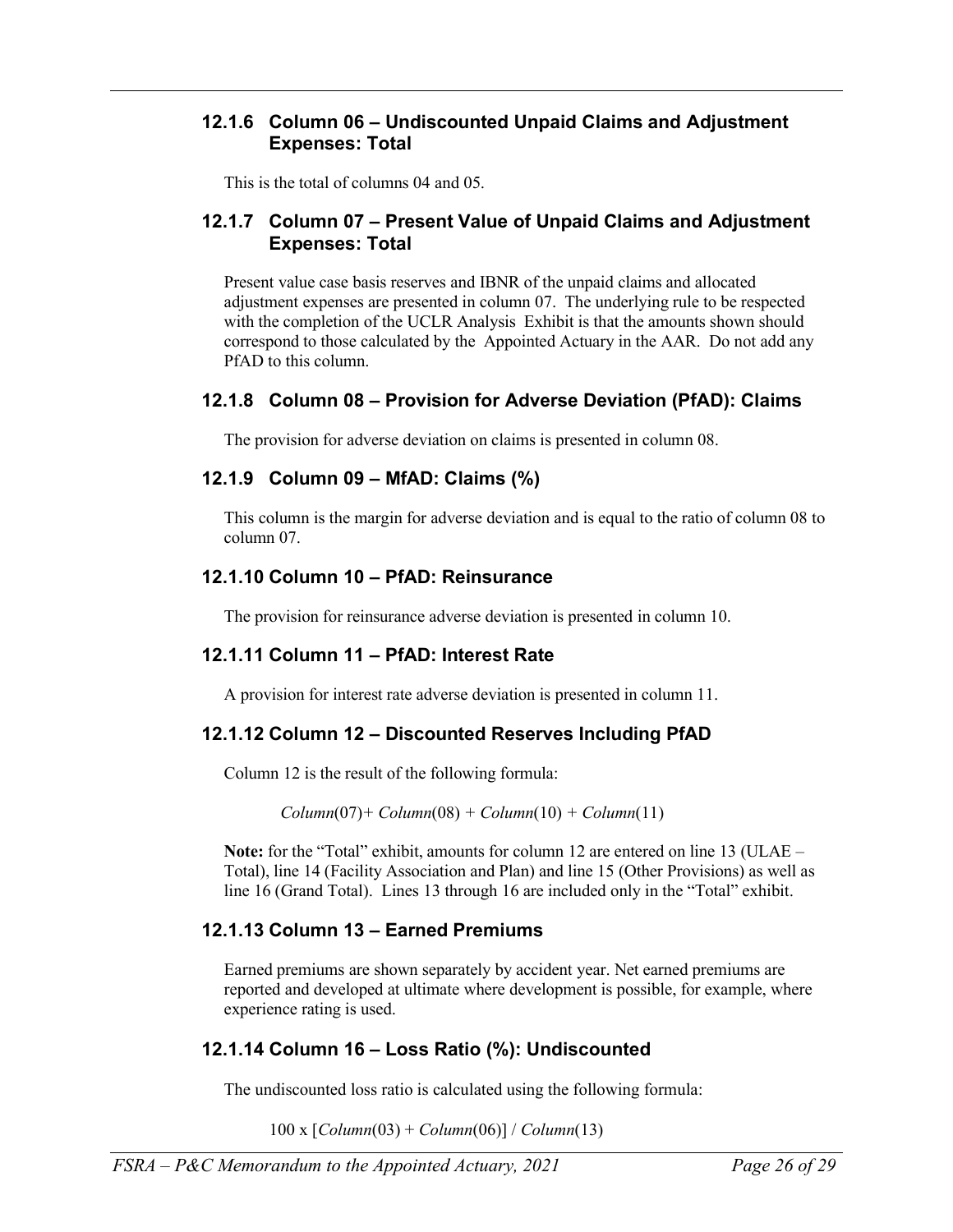### **12.1.15 Column 18 – Open Claim Counts as at Year-end**

Open claim counts for an accident/underwriting year refer to the number of claims that has not been settled or on which payments are still being made as at the current year-end. If it is difficult to obtain claim count information (e.g. reinsurers, assumed business, etc.), this column should be left blank (i.e. not zero) and the Appointed Actuary should provide a rationale in the AAR.

### **12.1.16 Column 19 – Reported Claim Counts to Date**

Reported claim counts for an accident/underwriting year refer to cumulative reported claim counts as at the current year-end. If it is difficult to obtain claim count information (e.g. reinsurers, assumed business, etc.), this column should be left blank (i.e. not zero) and the Appointed Actuary should provide a rationale in the AAR.

### **12.1.17 Column 20 – Total Undiscounted Unpaid Claims and Adjustments Expenses As at Prior Year-end**

This is equal to column 06 from the corresponding pages of the prior UCLR Analysis Exhibit. Where there are changes in the actuarial lines of business or the reinsurance/retrocession arrangements, the Appointed Actuary must allocate total undiscounted unpaid claims and adjustment expenses from the prior AAR to the current actuarial line of business, based on the current reinsurance/retrocession arrangements, using a reasonable approximation.

### **12.1.18 Column 21 – Reported Claim Counts to Date as at Prior Year-end**

This is equal to column 19 from the corresponding pages of the prior UCLR Analysis Exhibit. When the actuarial lines of business or definition of claim count have changed from the prior AAR, the AA must allocate reported claim counts to date from the prior AAR to the current actuarial line of business and definition of claim count using a reasonable approximation. If it is difficult to obtain claim count information (e.g. reinsurers, assumed business, etc.), this column should be left blank (i.e. not zero) and the Appointed Actuary should provide a rationale in the AAR.

#### **12.1.19 Column 22 – Bornhuetter-Ferguson Initial Expected Loss Ratio Assumptions**

This is the expected loss ratio assumptions used in the Bornhuetter-Ferguson (B-F) or the Expected Loss Ratio (ELR) method to estimate ultimate loss for the current year's valuation. If neither the B-F nor the ELR method is considered for an actuarial line of business, this column should be left blank (i.e. not zero).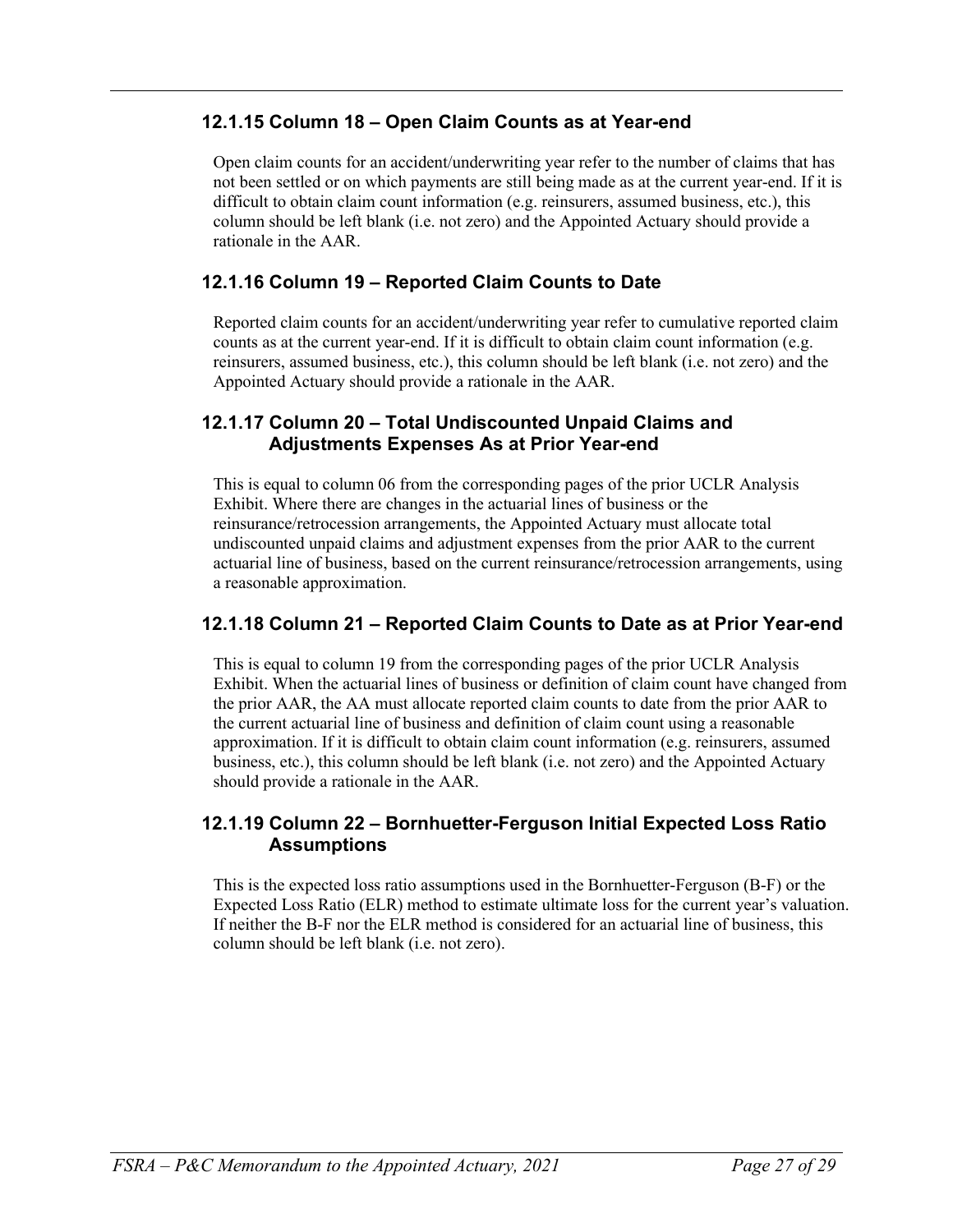## <span id="page-27-0"></span>**12.2 Information Contained in the Unpaid Claims and Loss Ratio**

## **Analysis Exhibit (by Line)**

The amounts contained in lines 1 to 12 of UCLR Analysis Exhibit exclude all paid and unpaid ULAE.

### **12.2.1 Line 13 – ULAE - Total**

<span id="page-27-1"></span>Discounted unpaid ULAE, including provisions for adverse deviation (PfAD), are entered in line 13 in the "Total" exhibit but excluded entirely from the other exhibits.

### **12.2.2 Line 14 – "Facility Association" and "Plan"**

<span id="page-27-2"></span>The discounted unpaid claims of all automobile pools (e.g. Facility Association, Ontario Risk Sharing Pool and Plan de Répartition des Risques) are entered in line 14 (Facility Association and Plans) of the "Total" exhibit but excluded from all the other exhibits.

### **12.2.3 Line 15 – Other Provisions**

The discounted unpaid claims for all other provisions (e.g. non-material lines of business, nonautomobile industry pools and inter-company reinsurance) are entered in line 15 (Other Provisions) of the "Total" exhibit.

#### **12.2.4 Line 16 – Grand Total**

This is the total of lines 12 through 15 of column 12 of the "Total" exhibit. The Grand Total should balance to the Appointed Actuary's Estimate of net unpaid claims and adjustment expense in the Opinion Page.

### **12.2.5 Line 17 – MfAD: Reinsurance (%)**

The margin for adverse deviation on reinsurance is presented in line 17. If the margins vary by year, a weighted average of margins that produces the same total PfAD should be entered.

### **12.2.6 Line 18 – MfAD: Interest Rate (%)**

The margin for adverse deviation on interest rate is presented in line 18. If the margins vary by year, a weighted average of margins that produces the same total PfAD should be entered.

### **12.2.7 Line 19 – Interest Rate to Discount Unpaid Claims & Adjustment Expenses (%)**

The interest rate entered on this line should include an explicit provision for asset default – cross reference with Section 6.7.4. Do not subtract interest rate MfAD from this line. If the interest rates vary by year, a weighted average of interest rate that produces the same total present value of unpaid claims and adjustment expenses should be entered.